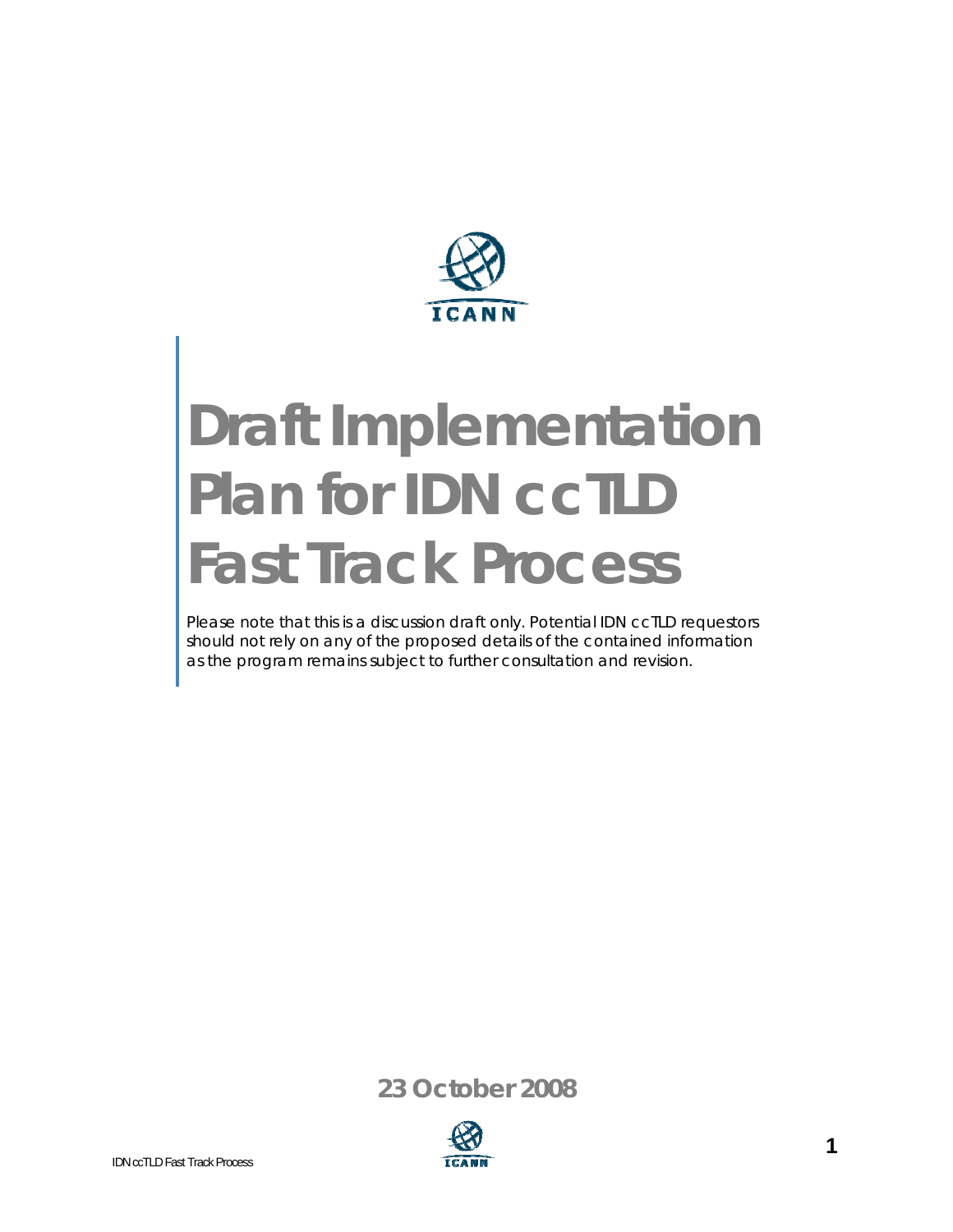## **Table of Contents**

| 1.1 |                                                                                  |  |
|-----|----------------------------------------------------------------------------------|--|
|     |                                                                                  |  |
|     |                                                                                  |  |
| 2.1 |                                                                                  |  |
| 2.2 |                                                                                  |  |
|     |                                                                                  |  |
| 3.1 |                                                                                  |  |
| 3.2 |                                                                                  |  |
| 3.3 |                                                                                  |  |
| 3.4 |                                                                                  |  |
| 3.5 | Clarifications of Changes to the IDNC WG Technical Recommendations 10            |  |
|     |                                                                                  |  |
| 4.1 |                                                                                  |  |
|     |                                                                                  |  |
| 5.1 |                                                                                  |  |
| 5.2 |                                                                                  |  |
| 5.3 |                                                                                  |  |
| 5.4 |                                                                                  |  |
| 5.5 |                                                                                  |  |
|     |                                                                                  |  |
|     |                                                                                  |  |
| 6.1 |                                                                                  |  |
| 6.2 |                                                                                  |  |
| 6.3 |                                                                                  |  |
|     |                                                                                  |  |
| 7.1 |                                                                                  |  |
| 7.2 |                                                                                  |  |
| 7.3 |                                                                                  |  |
| 7.4 | Discussion of Contention Issues with Existing TLDs and new gTLD Applications  28 |  |
| 7.5 |                                                                                  |  |
|     |                                                                                  |  |

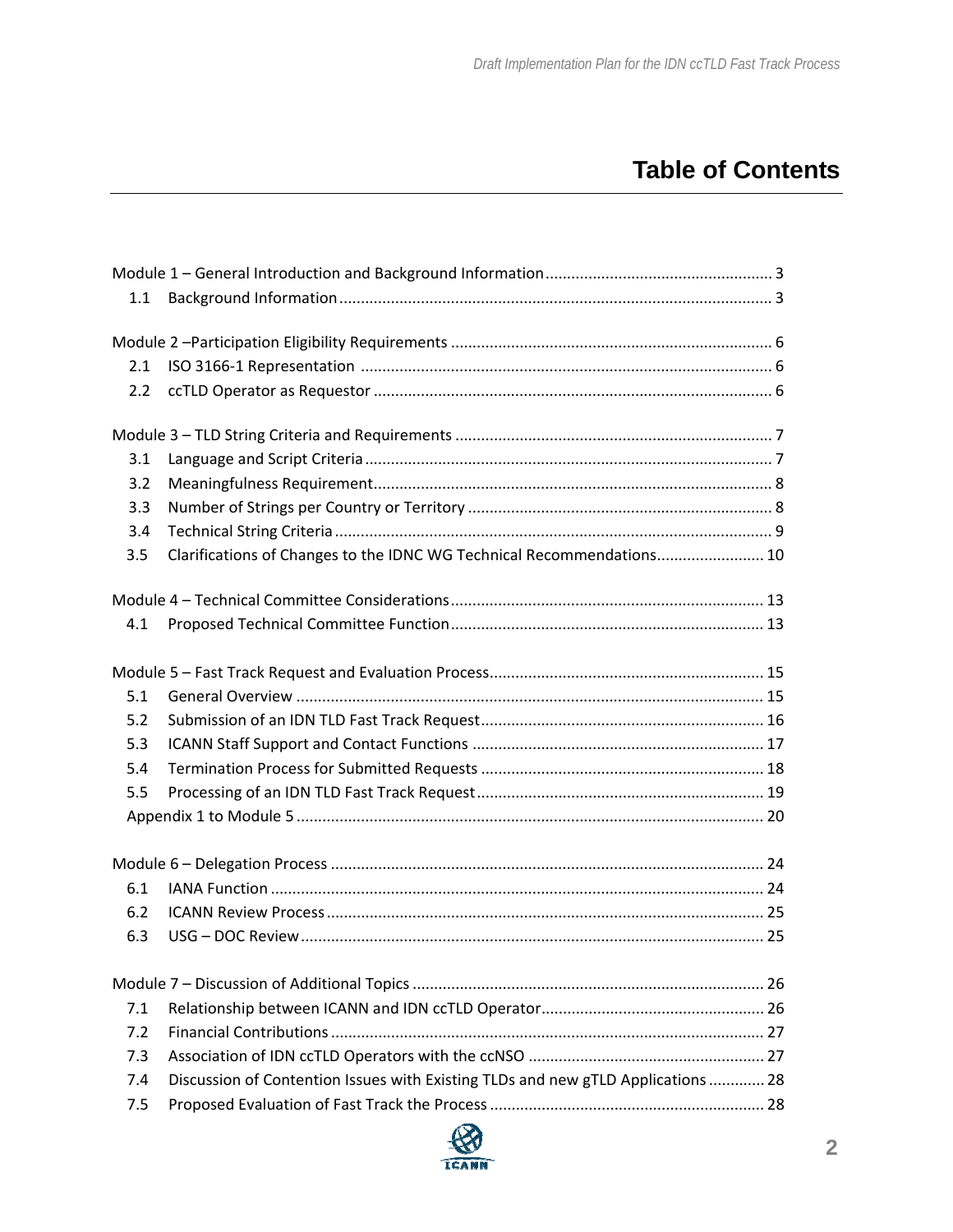## *General Introduction and Background Information*

The present document is the Draft Implementation Plan for the IDN ccTLD Fast Track process as requested by the ICANN Board at the ICANN meeting in Paris, June 2008.

The plan is based on the recommendations provided by the [IDNC](http://www.icann.org/en/announcements/announcement-15jul08-en.htm)  [WG in their Final Report,](http://www.icann.org/en/announcements/announcement-15jul08-en.htm) as well as on public comments provided throughout the IDNC WG's online and public comment options.

The plan also contains elements that have been discussed publicly, but were not part of the recommendations from the IDNC WG. Decisions will need to be made about these elements in order for the Fast Track Process to be implemented in a sustainable way.

The plan is presented in modules that later will be further detailed and finalized for the IDN ccTLD Fast Track process. The modules are:

Module 2: Fast Track Eligibility Requirements

Module 3: TLD String Criteria and Requirements

Module 4: Technical Committee Considerations

Module 5: Fast Track Request and Evaluation Process

Module 6: TLD Delegation Process

Module 7: Discussion of Additional Topics

### *1.1 Background Information*

One of the most significant innovations in the Internet since its inception will be the introduction of top level Internationalised Domain Names (IDNs). These will offer many new opportunities and benefits for Internet users around the world by allowing them to establish and use domains in their native languages and scripts.

The topic of IDNs has been discussed in the ICANN community for a number of years. Initially, development was focused on enabling the introduction of IDNs as registrations under existing TLDs, but in the past year especially focus has shifted to be on broadening the characters repertoire available for use in top level strings.

Over the past years the introduction of IDN gTLDs has been discussed in the context and as part of the new [gTLD program.](http://www.icann.org/en/topics/new-gtld-program.htm)

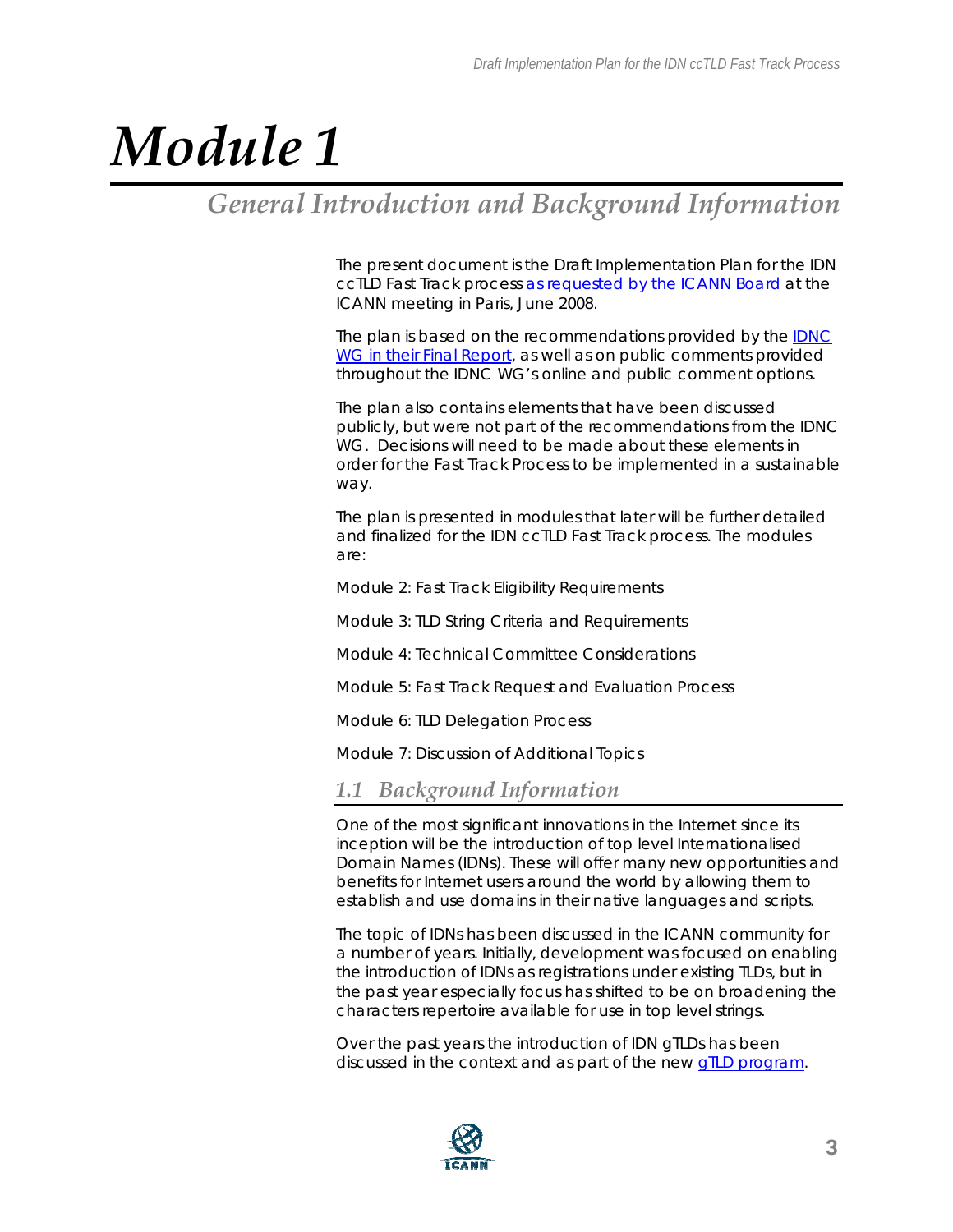Historically top level strings have been divided into two main groups, the ccTLDs and the gTLDs.

While there is no technical difference from a DNS standpoint, this distinction continues to be relevant as the TLD character repertoire is being increased.

The consultation and discussion on introduction of IDN ccTLDs were initiated by the ICANN Board at its meeting in Sao Paulo (December 2006). The ccNSO and GAC were then requested, through a joint collaborative effort, in consultation as needed with the relevant technical community, to produce an issues paper relating to the selection of IDN ccTLDs associated with the ISO 3166-1 two-letter codes.

The ccNSO and GAC formed a joint IDN working group, which published and submitted to the ICANN Board a list of issues relating to the introduction of IDN ccTLDs in June 2007.

During consultations and discussions of the joint GAC and ccNSO IDN working group, it became clear that a number of countries and territories have a pressing need for IDN ccTLDs. This initiated a discussion of the provisions needed for an interim approach to IDN ccTLDs to meet near-term demands and to gain experience with mechanisms for selection and authorization of such TLDs that can inform a policy development process. The ICANN Board requested the ICANN community including the GNSO, ccNSO, GAC, and ALAC to work collaboratively to explore both an interim and an overall approach to IDN ccTLDs and recommend a course of action to the Board ([ICANN meeting, San Juan, June 2007\)](http://www.icann.org/en/minutes/resolutions-29jun07.htm#m).

Following a ccNSO Council recommendation and broad support of the ICANN community including the GAC, GNSO and ALAC, the ICANN Board requested the chairs of the ALAC, ccNSO, GAC and GNSO to set-up the IDNC Working Group and appoint members to this group as soon as possible and, requested the IDNC Working Group when established to commence its work, in accordance with its [Charter.](http://ccnso.icann.org/workinggroups/idncwg.htm)

The IDNC WG was tasked to recommend mechanisms to introduce a limited number of non contentious IDN ccTLDs, associated with the ISO 3166-1 two-letter codes, to meet near term demand, while the overall policy is being developed.

At the ICANN meeting in Paris (June 2008) the IDNC Working Group submitted the Final Report to the Board, including statements of the GAC and ccNSO on the proposed methodology. At its meeting in Paris the Board resolved:

*Resolved (2008.06.26.04), the Board thanks the members of the IDNC WG for completing their chartered tasks in a timely manner.* 

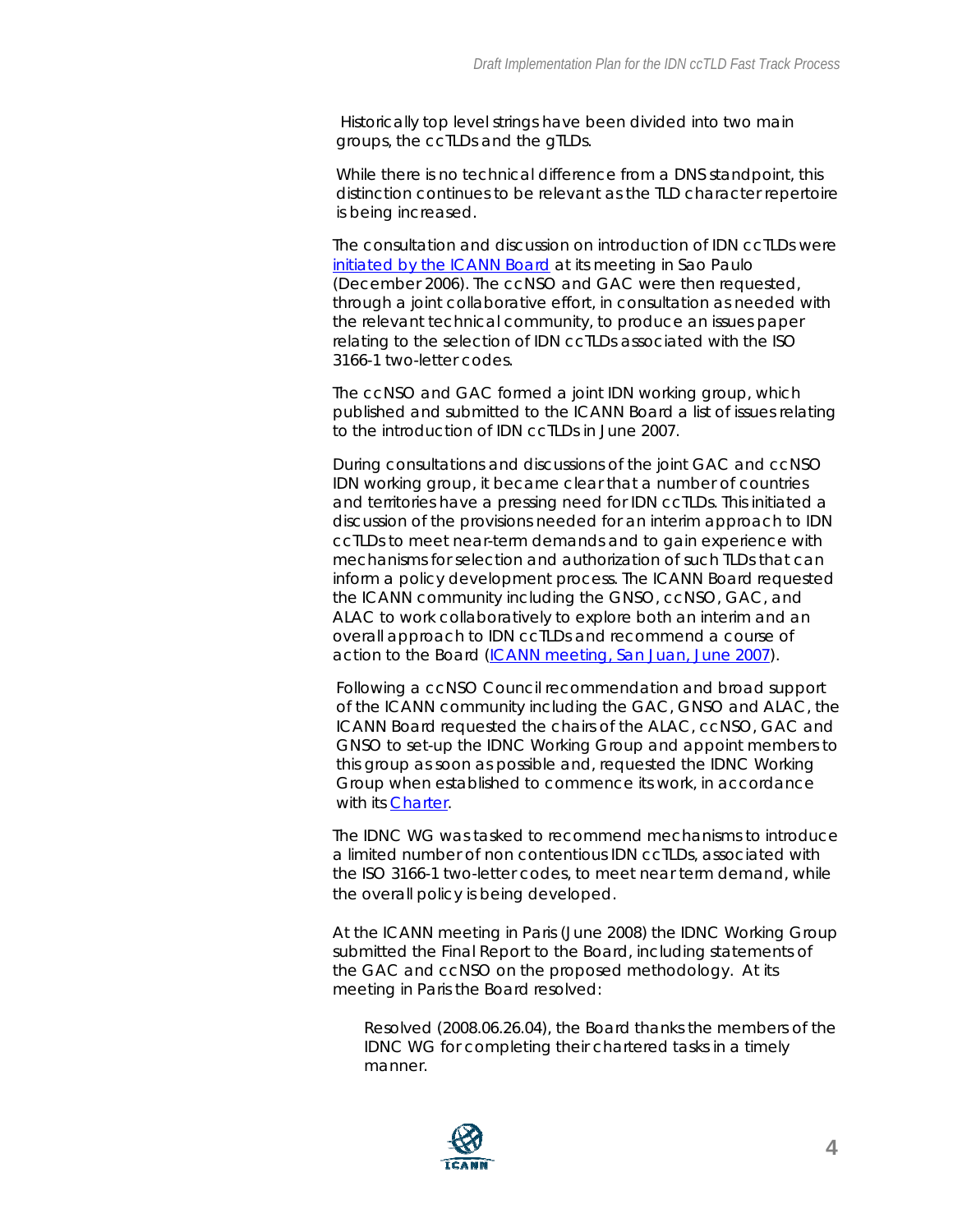*Resolved (2008.06.26.05), the Board directs staff to: (1) post the IDNC WG final report for public comments; (2) commence work on implementation issues in consultation with relevant stakeholders; and (3) submit a detailed implementation report including a list of any outstanding issues to the Board in advance of the ICANN Cairo meeting in November 2008.* 

Subsequently ICANN staff posted the IDNC WG Final report for public comments, and commenced the implementation work as directed. Following the public comment period staff posted a consolidated overview of the comments received and a document containing staff considerations regarding the comments received. As part of the implementation process ICANN also submitted letters to relevant public authorities and ccTLD managers to seek information on their interest in participating in the Fast Track process.

As presented in this Draft Implementation Plan, the Fast Track process can be implemented. However, there are some open issues that require further input from the community and need to be resolved, to complete the Draft Implementation Plan (as discussed in Module 7). ICANN staff is looking forward to additional community input and discussions on the current status of the Draft Implementation Plan, at the ICANN meeting in Cairo, Egypt, 1–7 November 2008 and beyond.

A full overview of activities related to the IDN ccTLD Fast Track Process and implementation thereof can be viewed here: <http://www.icann.org/en/topics/idn/fast-track/>

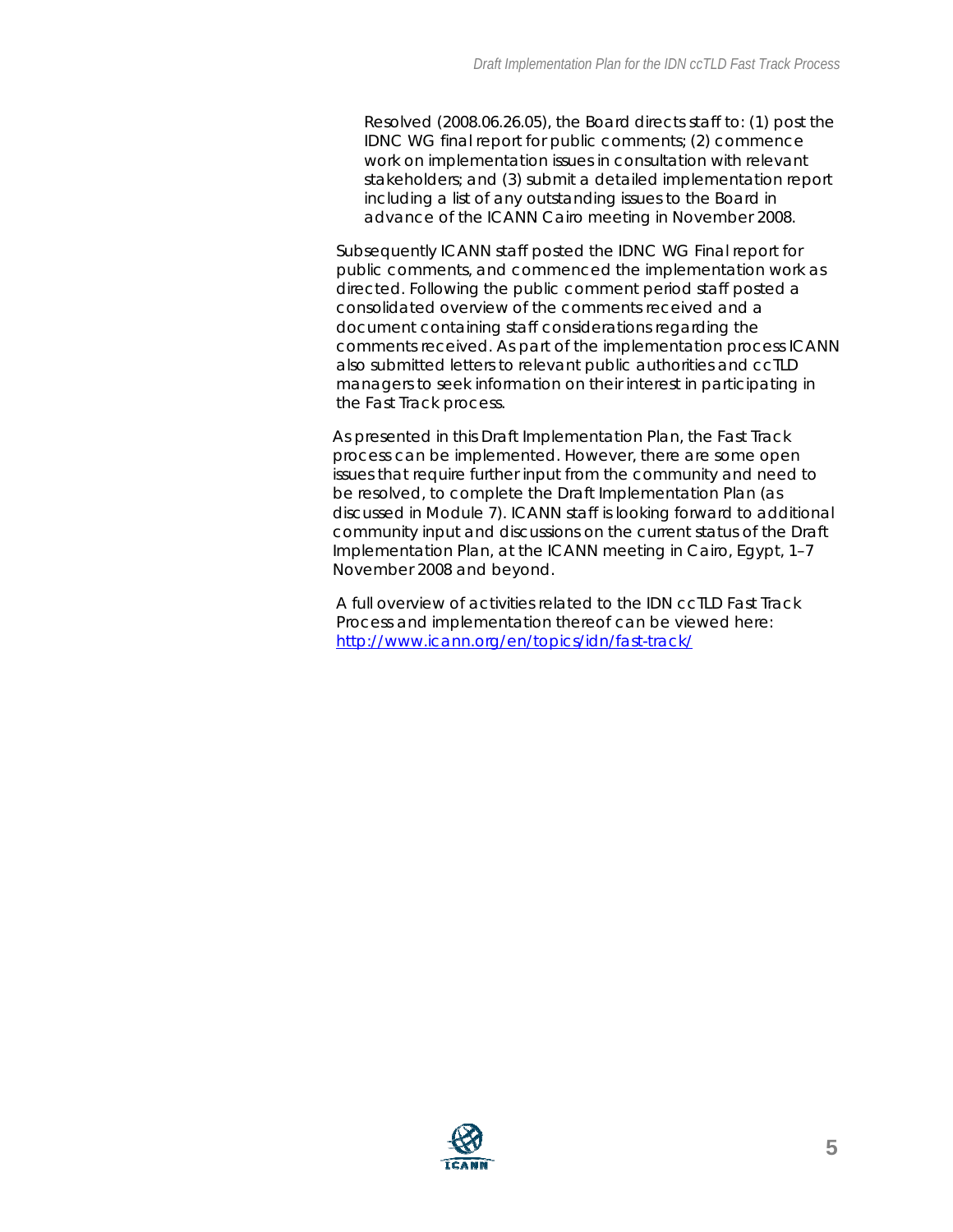## *Participation Eligibility Requirements*

Participation in the IDN ccTLD Fast Track process has been limited by the IDNC WG recommendations, as discussed in this module. The limitations have been decided through community consultations, as described in Module 1, and the primary reasons for making the limitations are that the process is experimental in nature and should not pre-empt the outcome of the ongoing IDN ccNSO PDP (Guiding Principle B and F from the IDNC WG Final report). Further limitations are presented in Module 3.

## *2.1 ISO 3166-1 Representation*

To be eligible to enter the IDN ccTLD Fast Track process the country or territory must be represented in the International Standard ISO 3166-1, Codes for the representation of names and countries and their subdivisions – Part 1: Country Codes. The exception to this requirement is the eligibility of the European Union, which has .EU delegated as a ccTLD but is not on the mentioned list.

A country or territory represented on the ISO3166-1 list is eligible for participating in the IDN ccTLD Fast Track process and as such for requesting an IDN ccTLD string that fulfills the additional requirements set forth in Module 3.

### *2.2 ccTLD operator as requestor*

If the operator for an IDN ccTLD request has been identified, either as an existing or proposed new ccTLD operator, the operator can act as the party requesting an IDN ccTLD. In such a case proof of support and approval from the country or territory corresponding to the relevant ISO 3166-1 entry must be provided.

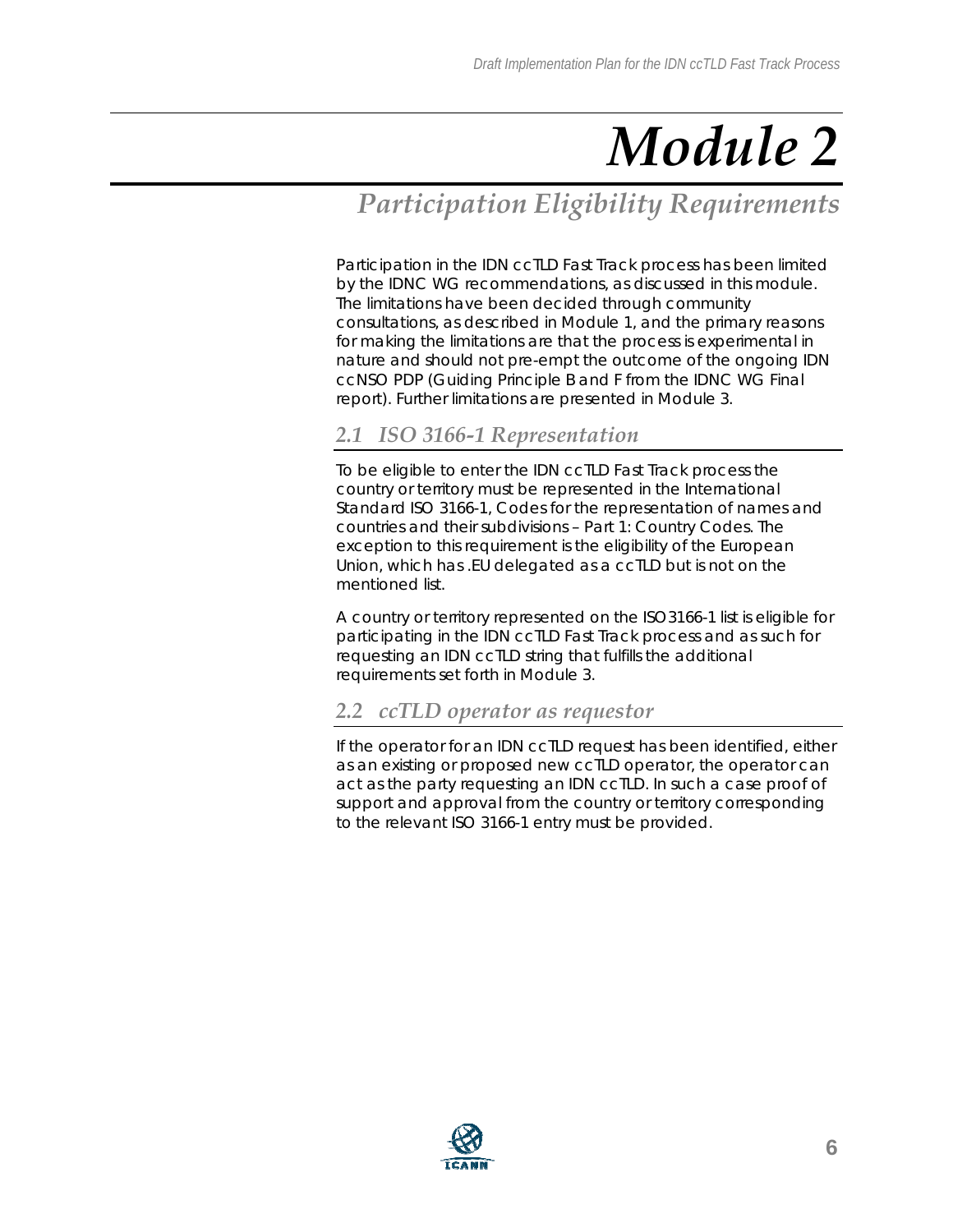## *TLD String Criteria and Requirements*

Limitations regarding TLD strings have been set in the process due to its introductory nature and in order to safeguard against preemption of the outcome of the ongoing IDN ccNSO PDP. Limitations in this module are focused on criteria and requirements set for the TLD string itself and are defined here to guide the participants.

## *3.1 Language and Script Criteria*

The conditions regarding the language and the script for the selected TLD string are as follows:

The language must be an official language in the corresponding country or territory, and as such either have a legal status in the country or territory, or serve as a language of administration.

The language requirement is verified as follows:

- 1. If the language is listed for the relevant country or territory as an ISO 639 language in Part Three of the "Technical Reference Manual for the standardization of Geographical Names", United Nations Group of Experts on Geographical Names (the UNGEGN Manual) (http://unstats.un.org/unsd/geoinfo/default.htm); or
- 2. If the language is listed as an administrative language for the relevant country or territory in ISO 3166-1 standard under column 9 or 10; or
- 3. If the relevant public authority in the country or territory confirms that the language is
	- a. used in official communications of the relevant public authority; and
	- b. serves as a language of administration.
- 4. Requests can only be made for strings in scripts other than Latin, that is other than the characters (a,…,z), either in their basic forms or with combining marks. Languages based on the Latin script are not eligible for the Fast Track process (in accordance with Guiding Principle D from the IDNC WG Final Report).

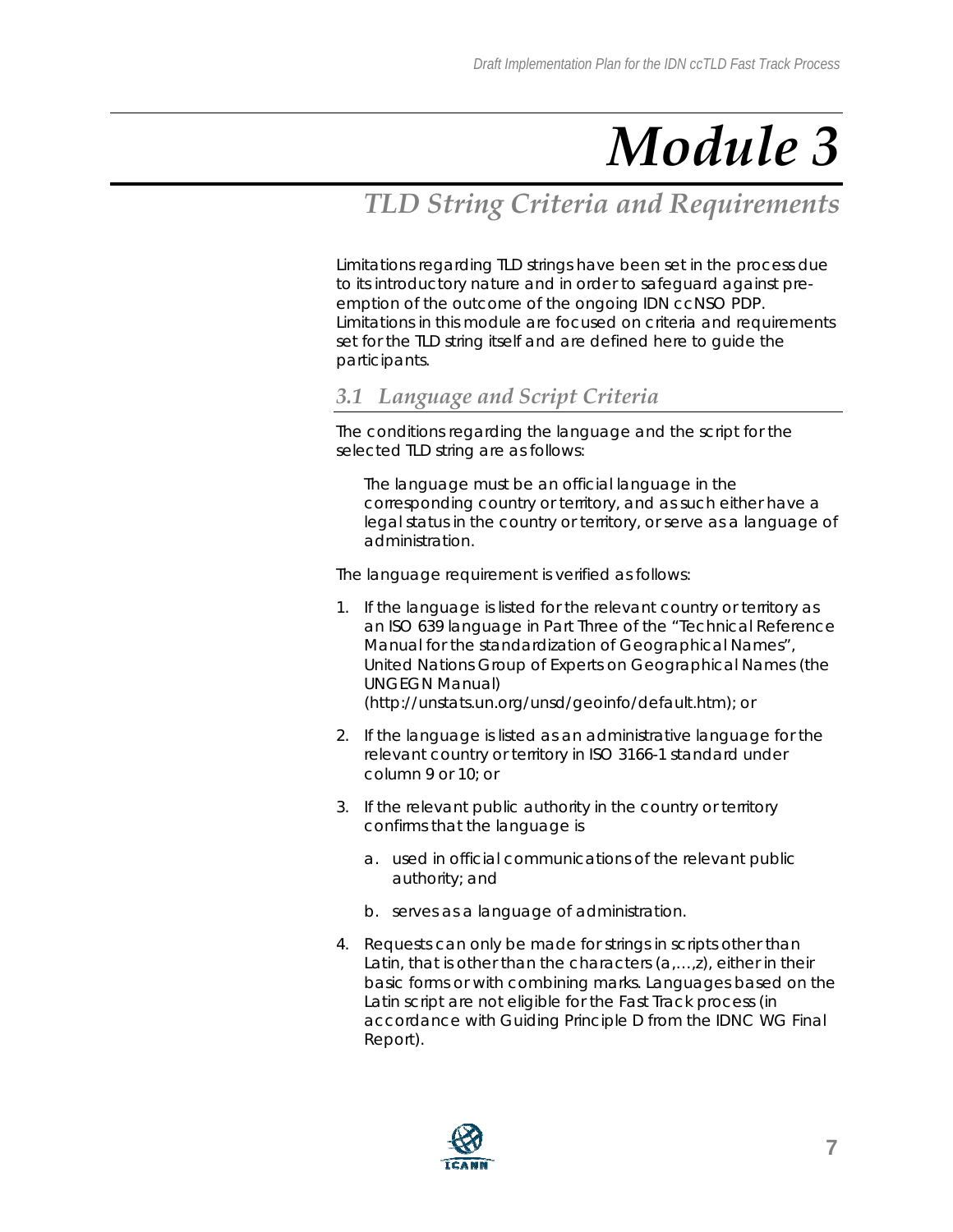## *3.2 Meaningfulness Requirement*

The selected string for the IDN ccTLD must be a meaningful representation of the official name of the corresponding country or territory. A string is deemed meaningful if it is in the official language of the country or territory and if it is:

- The name of the country or territory; or
- A part of the name of the country or territory denoting the country or territory in the selected language; or
- A short-form designation for the name of the country or territory that is recognizable and denotes the country or territory in the selected language.

The meaningfulness requirement is verified as follows:

- 1. If the requested string is listed in the UNGEGN manual then the string fulfills the meaningfulness requirement.
- 2. If the requested string is not listed in the UNGEGN manual, then the meaningfulness must be substantiated (for example) as follows:

Submission and presentation of documentation from an internationally recognized linguistic expert or organization stating that the requested string meets the criteria.

### *3.3 Number of Strings per Country or Territory*

The number of strings which a country or territory can apply for is purposely not limited to a certain number (in accordance with Guiding Principle G in the IDNC WG Final Report). However, a limitation is set as follows:

• *One string per official language or script per country or territory.* 

### *3.4 Technical String Criteria*

The technical criteria for the IDN ccTLD strings are equivalent to those for the IDN gTLD strings. Meeting all the requirements in this section does not guarantee acceptance of a prospective toplevel string as the below is not an exhaustive list of all requirements or restrictions.

The IDNA protocol used for internationalized labels is currently under revision through the Internet standardization process. As such, additional requirements may be specified or requirements specified here may change or be removed as the protocol revision is being completed. The preference is to have the IDNA protocol revision completed before IDN TLDs are delegated,

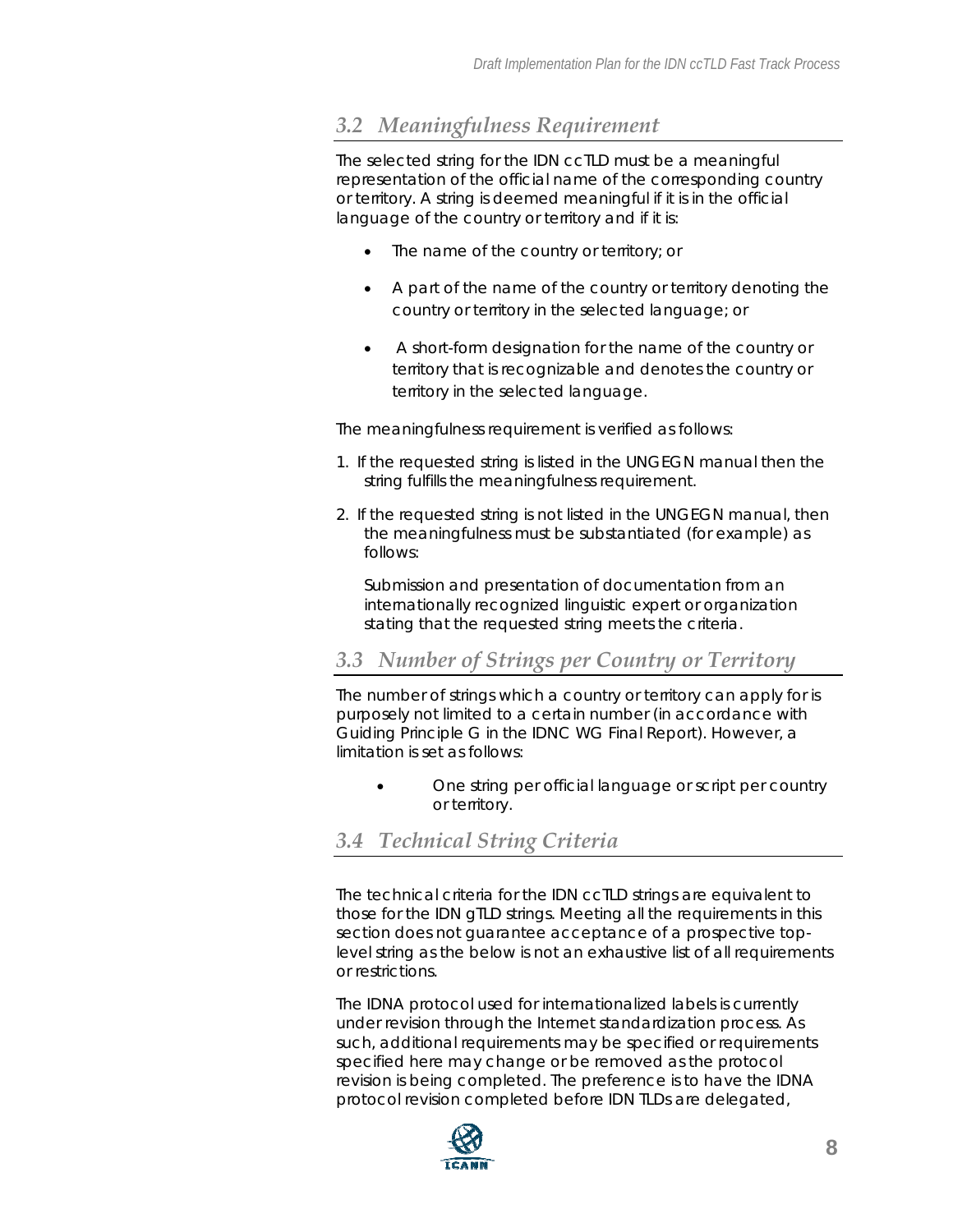however, if this is not feasible then the technical requirements may be stricter for the initial delegations. The current status of the protocol revision is documented at <http://tools.ietf.org/wg/idnabis/> and additional updates can be found at<http://www.icann.org/en/topics/idn/rfcs.htm>

#### *3.4.1 General Technical Requirements*

The following are general technical requirements that must be valid for the IDN ccTLDs in A-label format.

The A-label (i.e. the label as transmitted on the wire) must be valid as specified in technical standards for Domain Names: Implementation and Specification (RFC 1035); and Clarifications to the DNS Specification (RFC 2181). This includes the following:

- The label must have no more than 63 characters.
- Upper and lower case characters are treated as identical

The A-label must be a valid host name, as specified in technical standard DOD Internet Host Table Specification (RFC 952); and Requirements for Internet Hosts — Application and Support (RFC 1123). This includes the following:

- The label must consist entirely of letters, digits and hyphens.
- The label must not start or end with a hyphen

#### *3.4.2 IDN Specific Technical Requirements*

The following details technical string requirements with a specific emphasis on IDN requirements. Requestors for these internationalized top-level strings are expected to be familiar with the IETF IDNA standards, Unicode standards, and the terminology associated with Internationalized Domain Names.

The string must be a valid internationalized domain name, as specified in technical standards http://www.icann.org/en/topics/idn/rfcs.htm. This includes the following:

- Must only contain Unicode code points that are defined as "Valid" in The Unicode Codepoints and IDNA (Internet Draft "draft-faltstrom-idnabis-tables"), and be accompanied by unambiguous contextual rules where necessary.
- Must be fully compliant with Normalization Form C, as described in Unicode Standard Annex #15: Unicode Normalization Forms. See also examples in <http://unicode.org/faq/normalization.html>

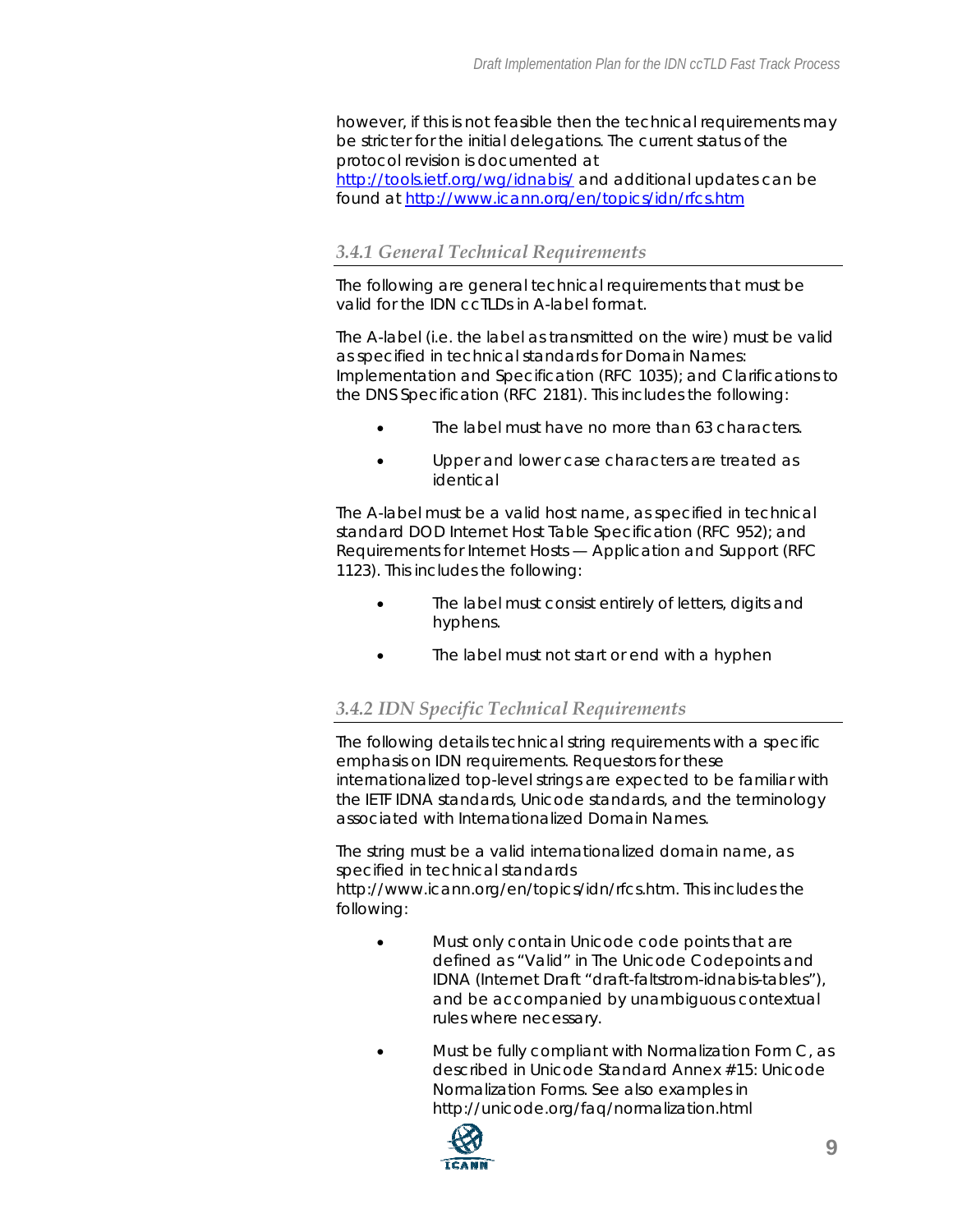- The string must consist entirely of characters with the same directional property.
- The string must not begin nor end with a digit (in any script).

The string must meet the relevant criteria of the ICANN Guidelines for the Implementation of Internationalized Domain Names. This includes the following:

- All code points in a single string must be taken from the same script as determined by the Unicode Standard Annex #24: Unicode Script Property.
- Exceptions to this are permissible for languages with established orthographies and conventions that require the commingled use of multiple scripts. However, even with this exception, visually confusable characters from different scripts will not be allowed to co-exist in a single set of permissible code points unless a corresponding policy and character table is clearly defined.

## *3.5 Clarifications of Changes to the IDNC WG Technical Recommendations*

In a few instances the above technical requirements deviate slightly from what was recommended in the IDNC WG Final report. Some deviations in language are made because the protocol revision is still ongoing. Therefore additional adjustments can be expected to the technical requirements before these are considered final. ICANN staff will remain in close contact with the technical community as the implementation of the Fast Track process is progressing, to ensure that the technical requirements are consistent with the protocol revision efforts.

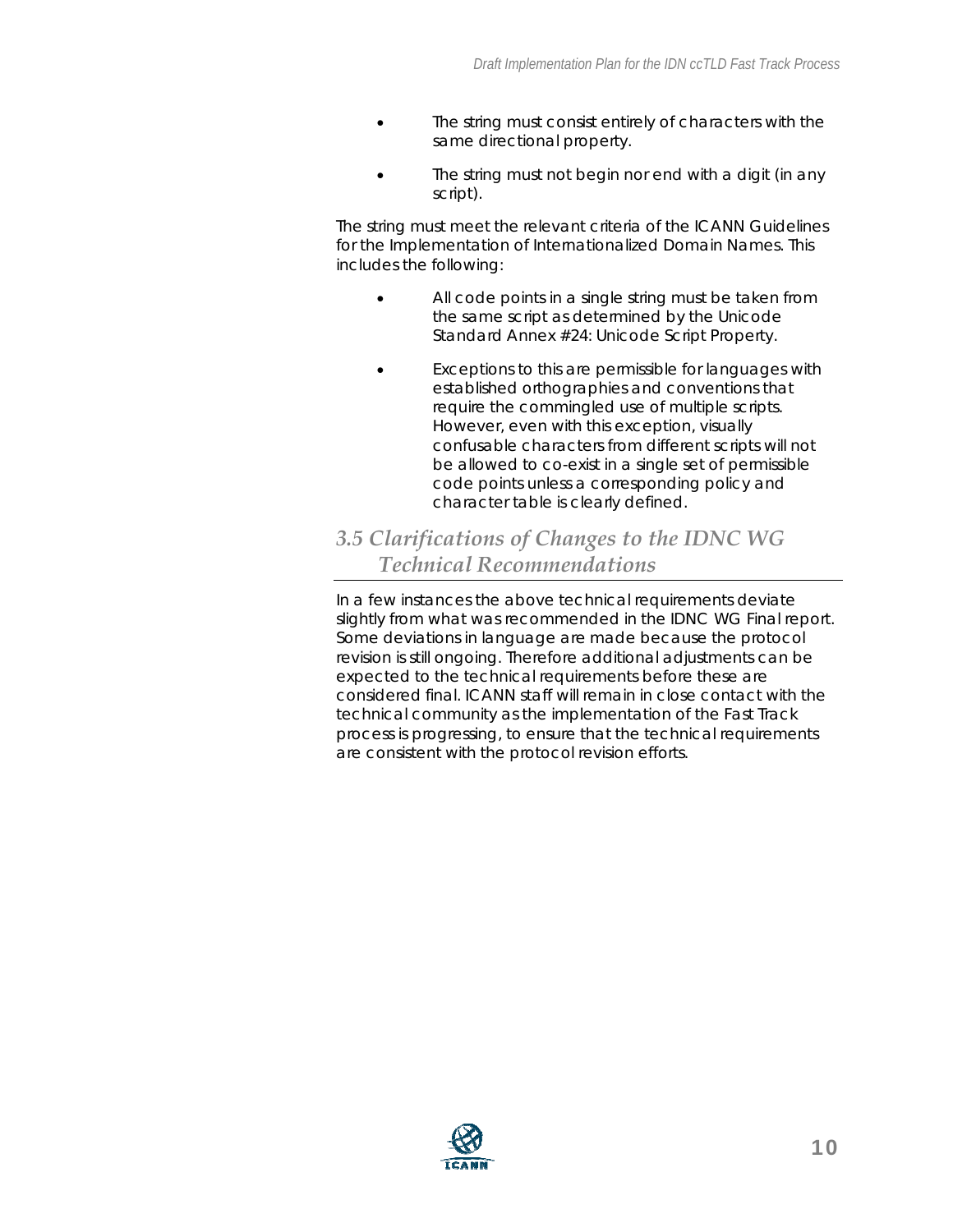| Original IDNC WG requirement                                                                                                                                                                                                                                                                                                                                                                                                                                                                                                           | <b>Revised Language</b>                                                                                                                                                                                                                                                                                                                                                                                    |  |  |  |
|----------------------------------------------------------------------------------------------------------------------------------------------------------------------------------------------------------------------------------------------------------------------------------------------------------------------------------------------------------------------------------------------------------------------------------------------------------------------------------------------------------------------------------------|------------------------------------------------------------------------------------------------------------------------------------------------------------------------------------------------------------------------------------------------------------------------------------------------------------------------------------------------------------------------------------------------------------|--|--|--|
|                                                                                                                                                                                                                                                                                                                                                                                                                                                                                                                                        | All code points in a single string must be taken from the same script<br>as determined by the Unicode Standard Annex #24: Unicode<br>Script Property.                                                                                                                                                                                                                                                      |  |  |  |
| 1. There is no mixing of scripts                                                                                                                                                                                                                                                                                                                                                                                                                                                                                                       | Exceptions to this are permissible for languages with established<br>orthographies and conventions that require the commingled use<br>of multiple scripts.<br>However, even with this exception, visually confusable characters<br>from different scripts will not be allowed to co-exist in a single set of<br>permissible code points unless a corresponding policy and IDN<br>table is clearly defined. |  |  |  |
| Rationale:<br>Given the fact that certain languages (for example Japanese) are expressed by using a mixing of scripts<br>it was deemed inappropriate to completely prohibit mixing of scripts in a top level string, as long as                                                                                                                                                                                                                                                                                                        |                                                                                                                                                                                                                                                                                                                                                                                                            |  |  |  |
| adequate measures are in place to prevent unnecessary mixing of scripts. This is in line with the IDN<br>Guidelines.                                                                                                                                                                                                                                                                                                                                                                                                                   |                                                                                                                                                                                                                                                                                                                                                                                                            |  |  |  |
| Original IDNC WG requirement                                                                                                                                                                                                                                                                                                                                                                                                                                                                                                           | Revised Language                                                                                                                                                                                                                                                                                                                                                                                           |  |  |  |
| 2. No names that are shorter than<br>two characters in non-ASCII are                                                                                                                                                                                                                                                                                                                                                                                                                                                                   |                                                                                                                                                                                                                                                                                                                                                                                                            |  |  |  |
| used<br>Rationale:                                                                                                                                                                                                                                                                                                                                                                                                                                                                                                                     | Not available in technical requirement language                                                                                                                                                                                                                                                                                                                                                            |  |  |  |
| The determination as to whether a string consists of a minimum of two characters is not considered a<br>requirement that the Technical Committee should be verifying. This will instead be verified immediately<br>when ICANN receives the request for an IDN ccTLD string so that any factual errors against this<br>requirement are found as quickly as possible, and corrected if the requestor wishes to do so. Staff may<br>seek linguistic expertise if necessary; however this is anticipated to be the exception not the norm. |                                                                                                                                                                                                                                                                                                                                                                                                            |  |  |  |
| Original IDNC WG requirement                                                                                                                                                                                                                                                                                                                                                                                                                                                                                                           | Revised Language                                                                                                                                                                                                                                                                                                                                                                                           |  |  |  |
| 3. It is demonstrated that the<br>selected string in combination<br>with the language/script table<br>when being used, in for example e-<br>mail addresses, URIs etc, does not<br>create any rendering or other<br>operational issues.                                                                                                                                                                                                                                                                                                 | Not available in technical requirement language                                                                                                                                                                                                                                                                                                                                                            |  |  |  |

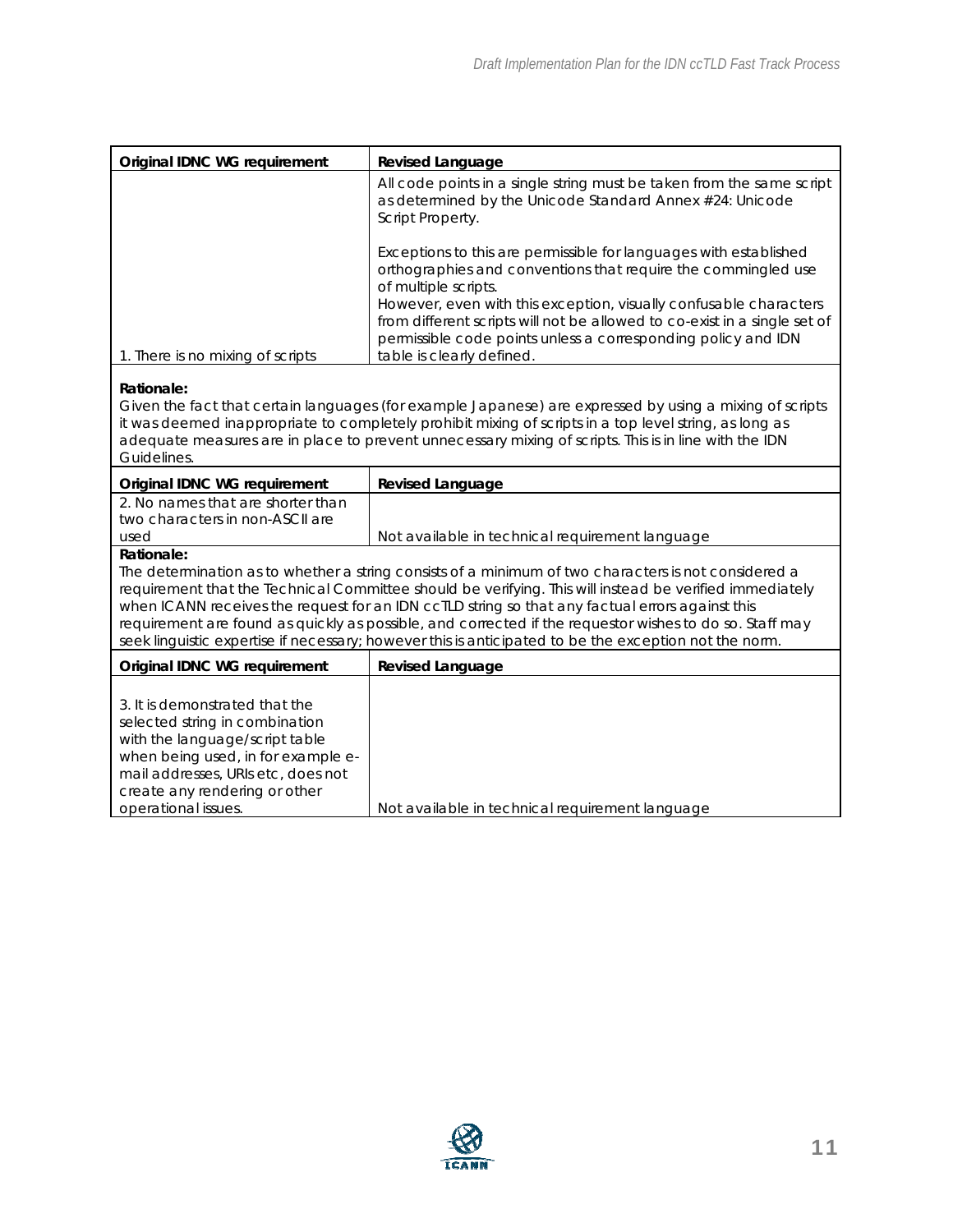#### **Rationale**:

This requirement has been moved to the Request Template, where the requestor is required to (i) accept that IDNs can cause rendering problems in certain applications and (ii) demonstrate that all due caution has been taken into account in development of the TLD string and associated registration policies to avoid such rendering problems.

Requestors can become further familiar with these kinds of problems by understanding the IDNA protocol and in particular via the proposed new version of the IDNA protocol – or by active participation in the IDN wiki where some rendering problems can be demonstrated and experienced.

One example of a rendering problem can be for the potential TLD registry operator to demonstrate that they have tested that the character "x" (first character in their proposed TLD) has rendering problems together with the character "y" (that might be the end of the 2nd level domain). Because of this, the registration policy for this TLD prohibits all 2nd level domains that end with "y".

| Original IDNC WG reguirement                                                                                                                                                      | Revised Language |
|-----------------------------------------------------------------------------------------------------------------------------------------------------------------------------------|------------------|
| 4. Verification that the proposed<br>code cannot be interpreted as any<br>of the elements in the alpha-2<br>codes that is used by ISO 3166/MA<br>(section 5.2 of ISO 3166-1:2006) | tbd              |

#### **Rationale:**

Proposal is to let the technical requirement stand as it is recommended, but apply support to the Technical Committee to allow them to align this confusability check with the process in the gTLD process and further to allow them to seek linguistic expertise in cases where there is doubt about confusability with ISO3166 strings. (See also discussions in Module 7).

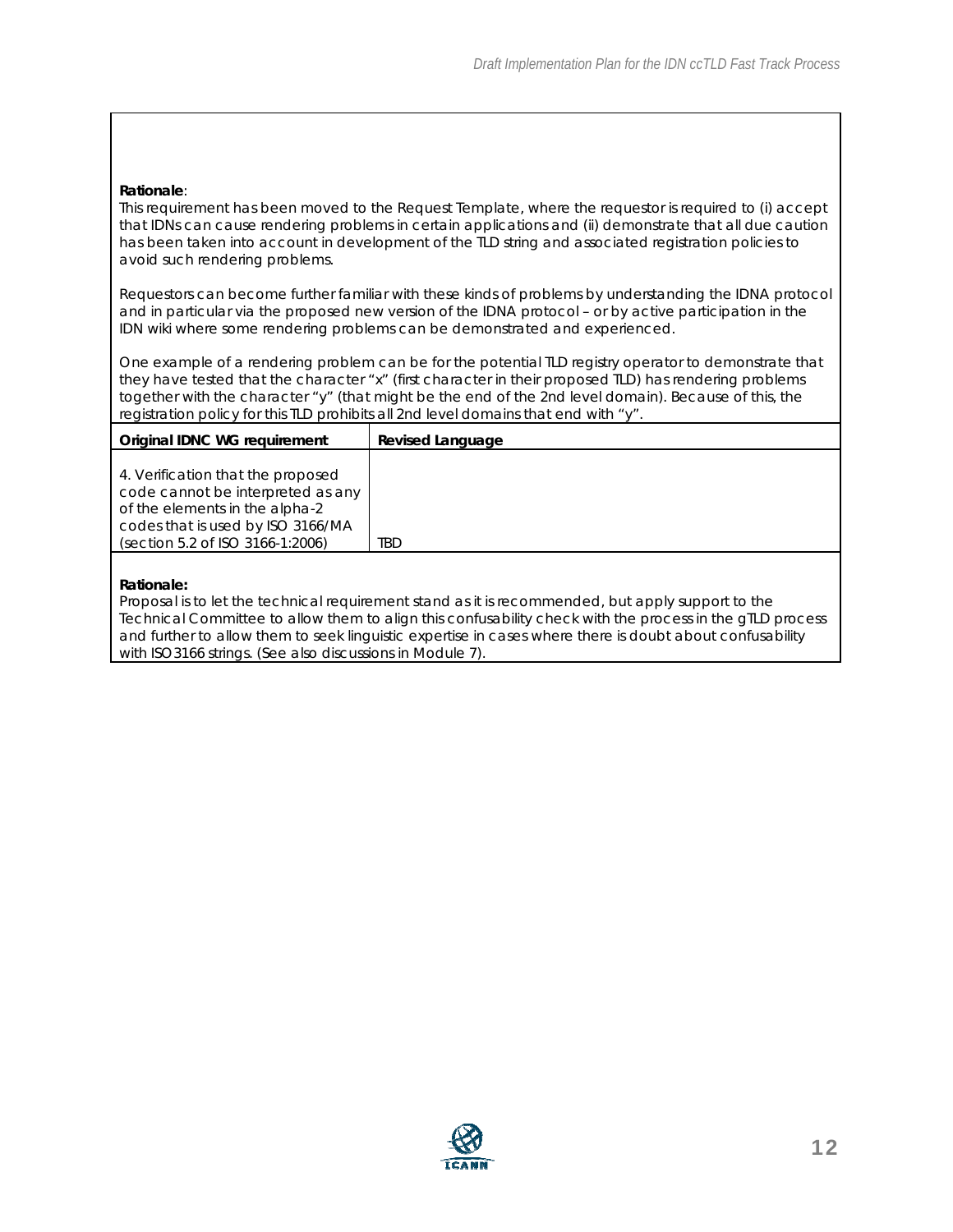## *Technical Committee Considerations*

The role and responsibility of the Technical Committee is to provide external and independent advice to the ICANN Board that, based on the documentation provided by the IDN ccTLD requestor, the selected string meets the technical criteria. If the Technical Committee finds that the selected string does not meet one or more of the criteria, the request for the IDN ccTLD with that particular selected string is not eligible under the Fast Track. However, the Technical Committee can seek further clarification from the requestor if such is deemed necessary, before making a decision on the requested string.

In line with the IDNC WG final report recommendation the external and independent "Technical Committee" should be appointed to conduct the technical due diligence and report to the ICANN Board.

ICANN has previously used the Registry Services Evaluation Process to evaluate proposed registry services such as introduction of DNS Security Extensions (DNSSEC) in existing gTLD registries, rapid zone updates, DNS wildcard entries, partial bulk transfer, release of previously reserved second-level domain names, add-grace period limits, and abusive use policies. High-level technical expertise performs these evaluations.

ICANN believes it is similarly feasible to attract appropriate and adequate technical expertise to fulfill the duties of the Technical Committee.

## *4.1 Proposed Technical Committee Function*

A core piece of the IDNC WG final report includes technical recommendations related to the stability and security of the TLD string itself. These technical requirements have been outlined in Module 2. While all requests in the Fast Track process will undergo a fast track admissibility check by staff, all requested strings will go through a Technical Committee review that has to be passed successfully in order for the requested IDN ccTLD string to continue through the Fast Track Process.

It is proposed that the Technical Committee as a whole conducts initial triage on the list of strings provided by ICANN staff.

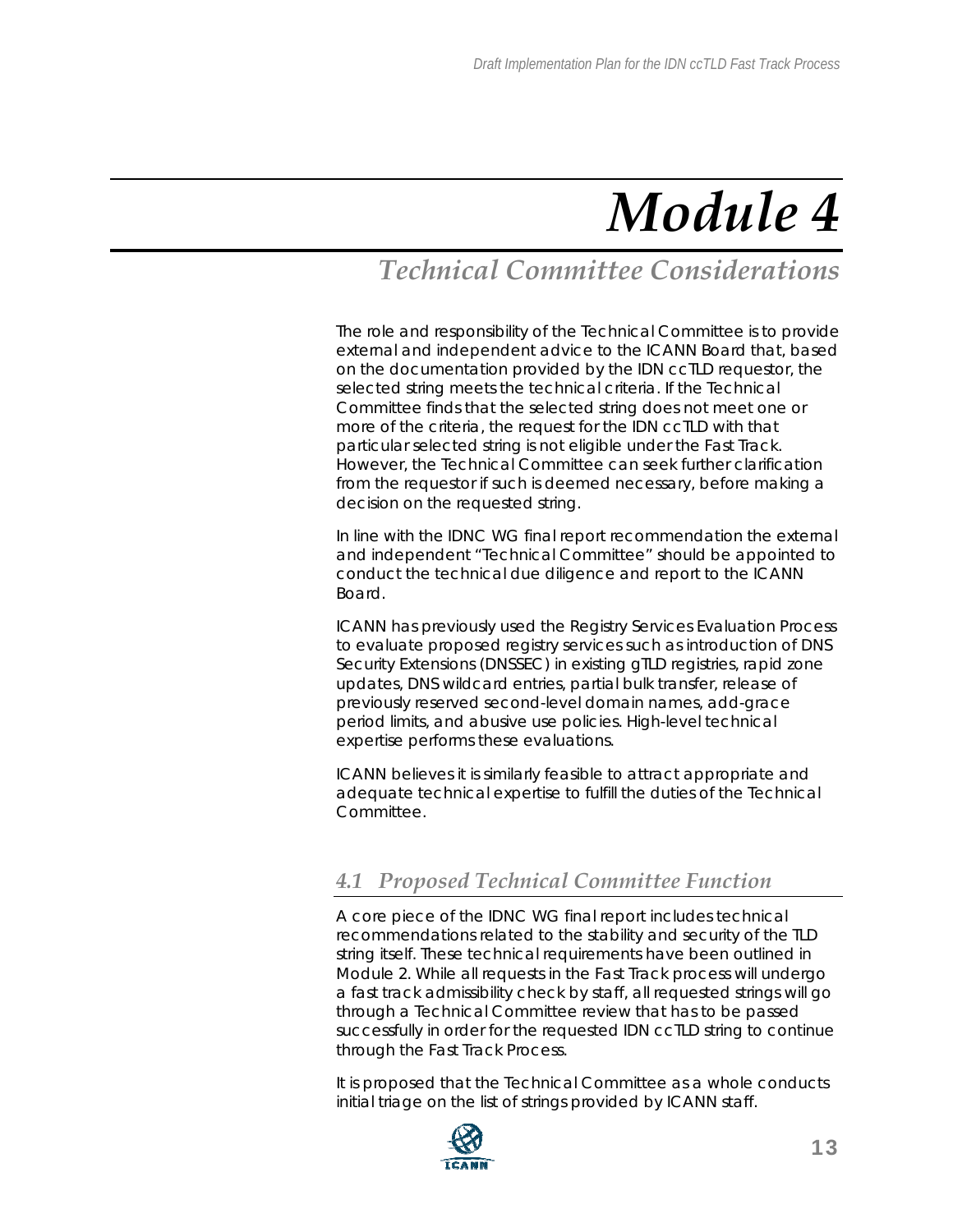If strings are identified by the Committee as needing further review, a 3 member panel is formed to conduct a DNS Stability Review.

The Panel will review the string and make a determination on whether the string will harm the Internet.

The Panel review will be conducted in 30 days or less (if possible)

If a determination is made that the string applied for is not in compliance with relevant standards or creates a condition that may adversely affect the throughput, response time, consistency or coherence of responses to Internet servers or end systems, then this decision is communicated to ICANN staff, and then to the requestor. The request for an IDN ccTLD cannot proceed with a decision against the string.

However, the technical panel may seek clarification from the requestor if deemed necessary.

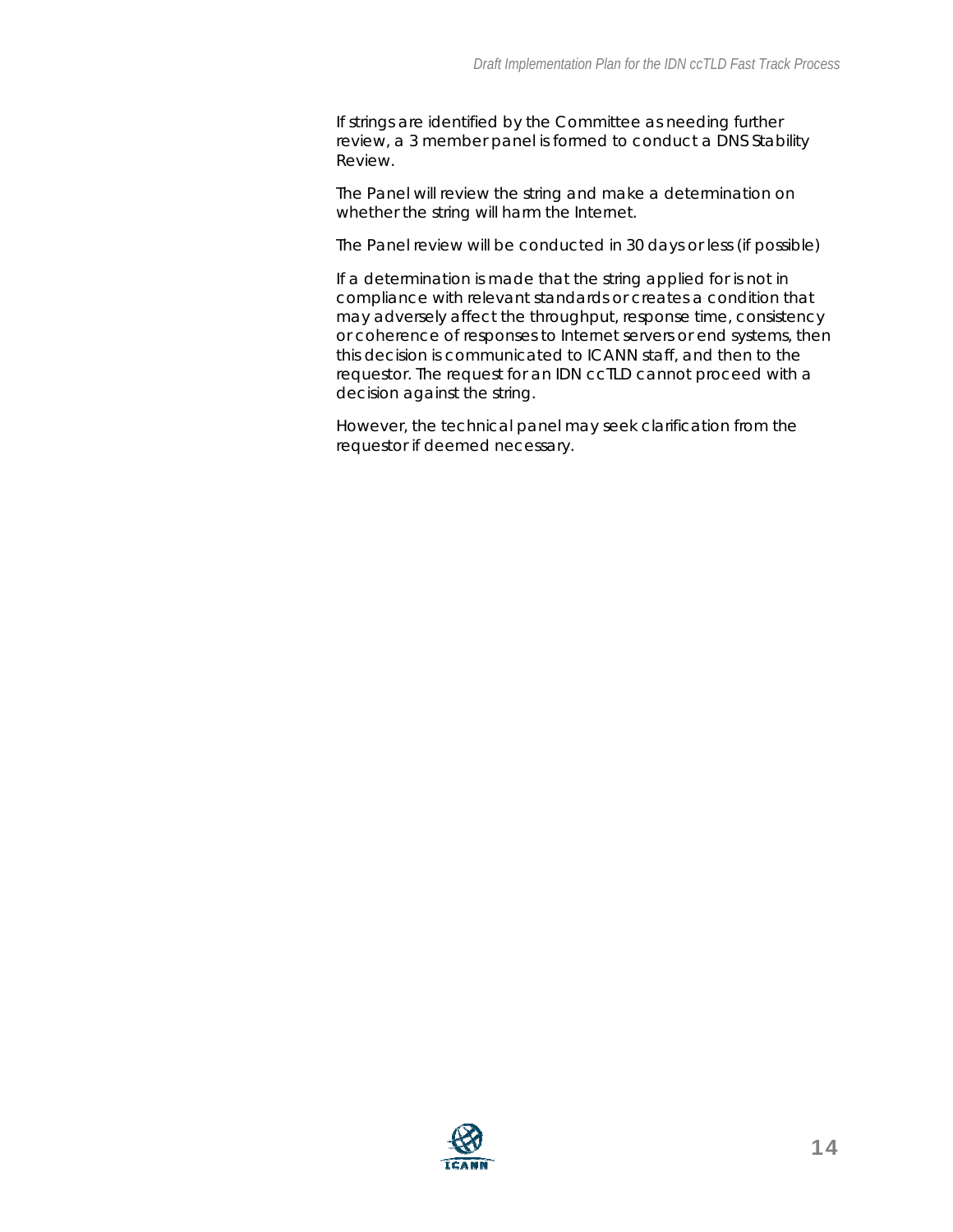## *Fast Track Request and Evaluation Process*

This module gives an overview of the process for requesting an IDN ccTLD under the Fast Track process, and includes instructions on how to complete and submit necessary material such as the required supporting documentation.

This module also discusses how to request help concerning the process, and the circumstances under which a submitted request can be withdrawn or terminated. A glossary of relevant terms is available online at: [http://www.icann.org/en/topics/idn/idn](http://www.icann.org/en/topics/idn/idn-glossary.htm)[glossary.htm](http://www.icann.org/en/topics/idn/idn-glossary.htm) 

#### *5.1 General Overview*

A general overview of the entire IDN ccTLD Fast Track process is presented in Figure 5.1. The three color-coded stages represent the three-stage methodology as recommended by the IDNC WG: the Preparation Stage; the Request and Evaluation Stage, and the Delegation Process Stage.

#### *5.1.1 The Preparation Stage*

In the Preparation Stage the requestor undertakes preparatory work to enter the Fast Track process. The primary preparation activities include identification of:

- the language(s) and script(s) for the IDN ccTLD string(s),
- selection of the string(s) and hence the name of country or territory for the IDN ccTLD(s), and
- the development of the associated IDN Table(s) and any potential variants as necessary for linguistic reasons.

In addition, it is in the Preparation Stage that the requestor develops the required documentation of endorsements. Documentation of endorsement need to include:

- 1. Support from the country or territory that the selected string is a meaningful representation of the country or territory name.
- 2. Support from the country or territory for the selected registry operator.
- 3. Support from the relevant script community(ies) for the IDN table.

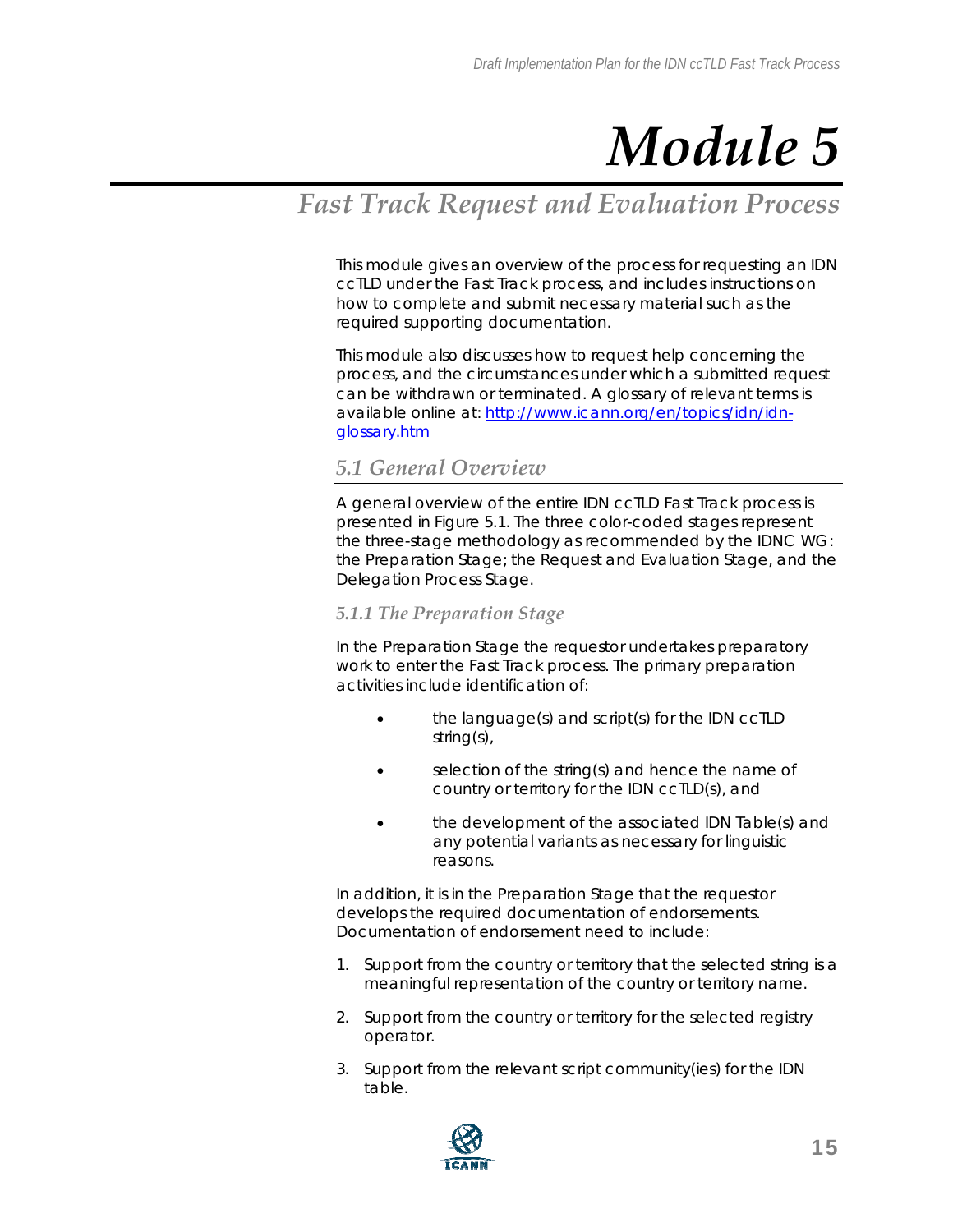It is recommended that the involvement of the participants in the country or territory should be documented in a similar manner as is required for a standard ccTLD delegation request, by the selected delegate; see [http://www.iana.org/domains/root/delegation](http://www.iana.org/domains/root/delegation-guide/)[guide/](http://www.iana.org/domains/root/delegation-guide/) for more details.

To support the requestors in their preparation efforts, ICANN will be launching a support function for those that need guidance or support in the development of elements related to their IDN Registration Policy.

#### *5.1.2. The Request and Evaluation Stage*

In the Request and Evaluation Stage, the requestor submits their request for an IDN ccTLD to ICANN. The request then undergoes the defined evaluation steps, including:

- Request Admissibility Process Review
- String Confirmation Process
- Publishing of String and Delegation Readiness Verification Process

The various steps in the Request and Evaluation Stage are described in further detail below in this Module.

#### *5.1.3 The Delegation Process Stage*

When the request has passed the Request and Evaluation stage successfully, it enters the Delegation Process Stage, where the standard IANA Delegation process is applied before the request for delegation can be submitted for approval by the ICANN Board.

The Delegation Process Stage is described in further detail in Module 6.

Once the request is approved by the ICANN Board the string is delegated in the DNS root, after which the IDN ccTLD operator can launch operations and start accepting registrations under the delegated IDN ccTLD.

#### *5.2 Submission of an IDN TLD Fast Track Request*

Requests for IDN ccTLDs can be submitted to ICANN starting [Fasttrack opening date]. A template for the required information for such a request can be downloaded here [link to template].

Requests must be submitted to ICANN in signed hard copy format at the following address:

ICANN 4676 Admiralty Way Ste 330 Marina del Rey, CA 90292 USA

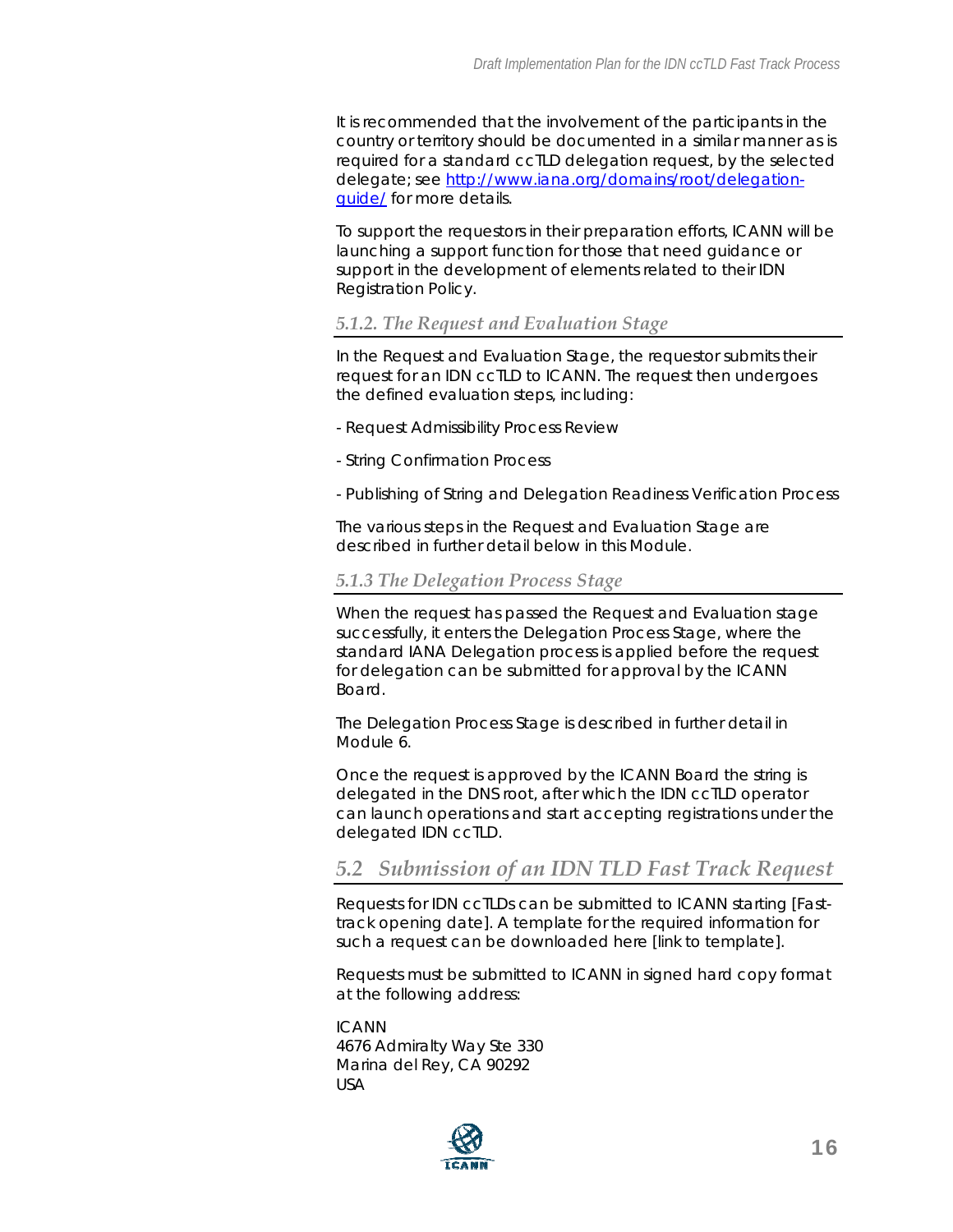#### Attn: Request for an IDN ccTLD Fast Track

IDN ccTLD Fast Track requests can be submitted at any time from the start date and until the finalization of the ccNSO PDP on IDNs (in accordance with Guiding Principle A from the IDNC WG Final Report). The end date for submission of a Fast Track request will be announced as soon as it is known.

Requests for IDN ccTLDs are anticipated to be processed manually due to the currently expected volume of requests. The expected volume is based on replies ICANN received to the request for information (RFI) that in accordance with the IDNC WG recommendation has been sent out to all relevant authorities and ccTLD operators. The RFI aimed at gaining an understanding of the interest of individual countries and territories to participate in the Fast Track process. At the time of writing a total of 29 parties replied that they are interested in participation in the Fast Track process, whereas 23 parties replied that they are not interested in participating in the Fast Track process. Some respondents may be overlaps between ccTLD operators and governments.

A more detailed analysis of the responses to the RFI will be provided online at <http://www.icann.org/en/topics/idn/fast-track/>

### *5.3 ICANN Staff Support and Contact Functions*

In order to support countries and territories in the participation in the Fast Track, several contact points and support processes will be made available as described as follows.

#### *5.3.1 General Contact Details*

ICANN Regional Liaisons and Fast Track processing staff are available to assist requestors with all phases of the Fast Track process.

Region-based contact details will be made available for Fast Track participants, to ensure that all regions are covered adequately and to ensure that inquiries can be responded to in a timely manner within all time zones.

Answers to the most common questions regarding the Fast Track process will be made available in a FAQ on the Fast Track web site at<http://www.icann.org/en/topics/idn/fast-track/>

#### *5.3.2 Specific IDN Support Details*

To support the requestors in their preparation efforts, ICANN will launch a support function for those that need guidance or support in the development of elements related to their IDN Registration Policy.

Included in the IDN support process are the following elements:

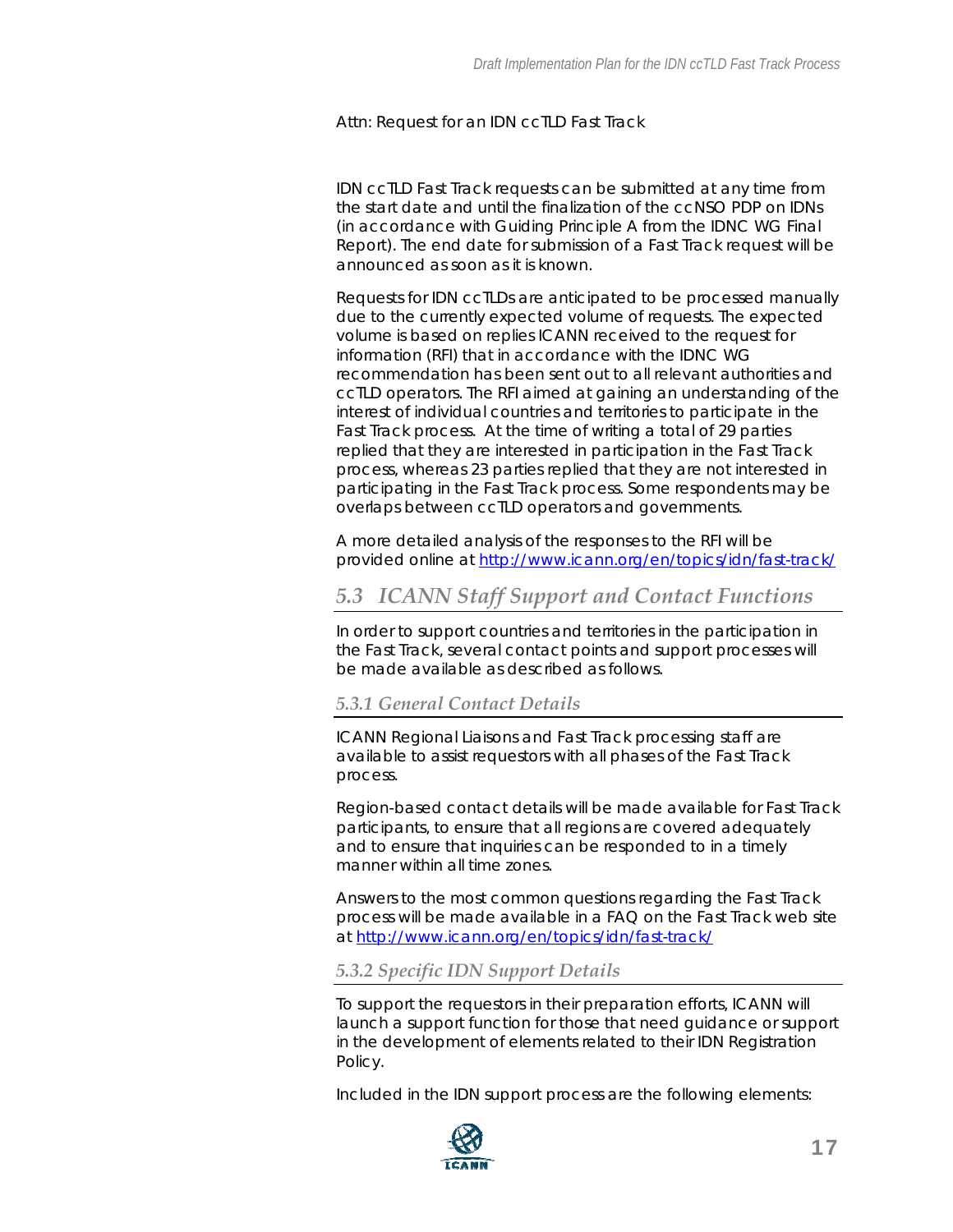- 1. Review and implementation of IDN Guidelines, including support for understanding the details of the following requirements:
	- 1.1.Implementation of IDNA protocol requirements
	- 1.2.Defining script/language and sets thereof
	- 1.3.Development of IDN table(s), including identifications of variants
	- 1.4.Posting of IDN table(s) in IANA repository
	- 1.5.Making all information available online
	- 1.6.Identification of stakeholders that need to be consulted
- 2. Support and description of various available options for decision-making on implementation issues, such as:
	- 2.1.How to determine which characters to support (protocol validity, user survey, variants)
	- 2.2.Development of general registration policy (such as firstcome-first-serve, grandfathering and/or other preregistration rights or intellectual property rights)
	- 2.3.Development of variant registration policy (such as bulk vs. block registrations)
	- 2.4.Definition of necessary tools and support functions related to registrar communication, support needs, and Draft Implementation Plans in general.
	- 2.5. Support to development of more technical necessary tool, such as Whois capabilities, IDNA conversions, and more

For the development of IDN Tables and the associated registrations policies it is further recommended that the requestor work with other language communities that are using the same scripts as basis for the languages they are planning to facilitate.

It is important to keep in mind that ICANN provides support and general assistance for the above matters. ICANN will not make legal or business decisions for countries or territories, nor for a potential or existing registry operator.

#### *5.4 Termination Criteria for Submitted Requests*

In several of the steps throughout the Fast Track process it is possible for the requestor to withdraw their request. It is also possible that a request will be terminated by ICANN due to a determination that the request contains certain errors.

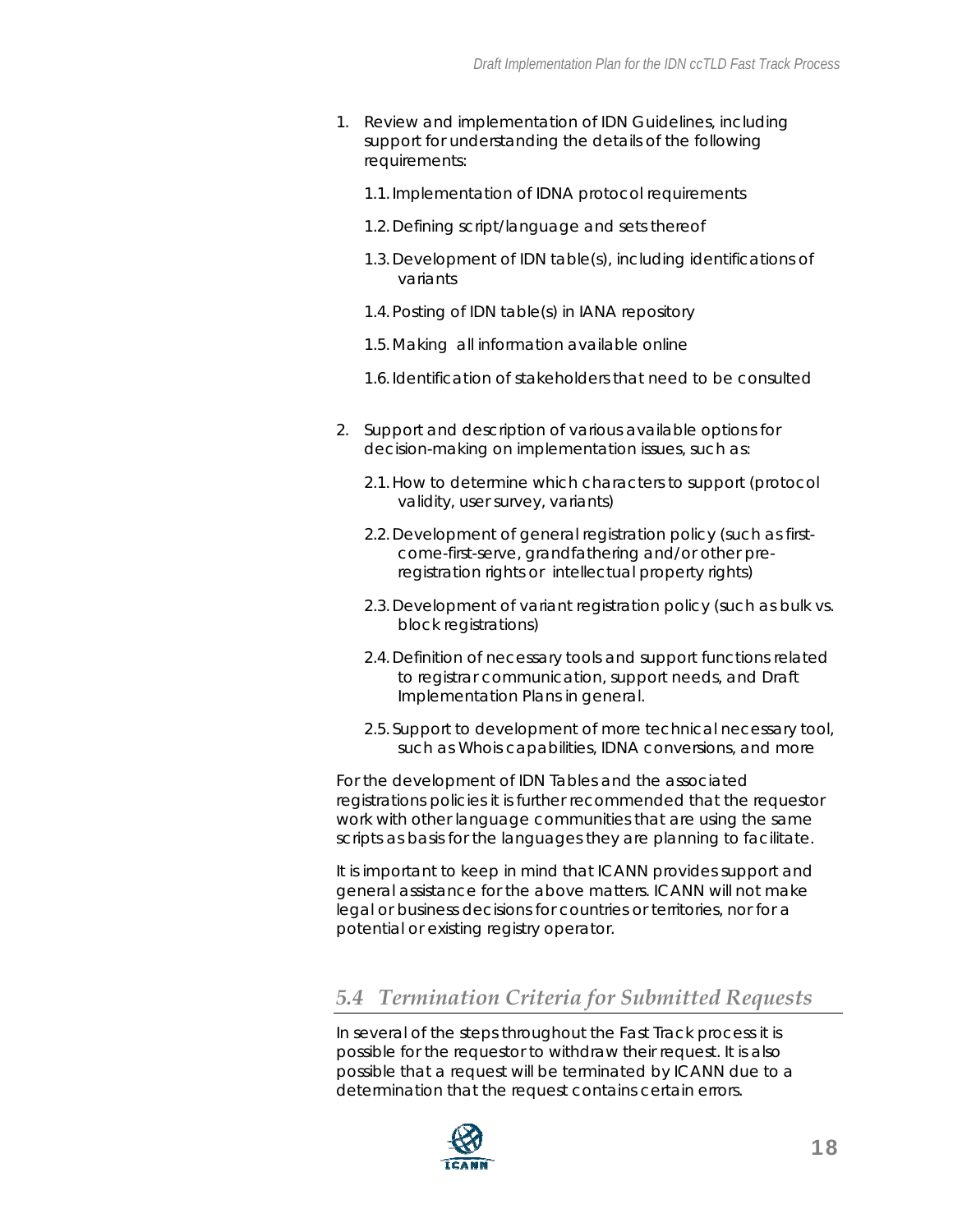Errors resulting in termination include the following:

- 1. The requested string is already a string delegated in the DNS
- 2. The requestor does not correspond to a listing in the ISO3166-1 list
- 3. The requested string consists of characters from the Latin script
- 4. The language represented is confirmed not to fulfill the language criteria in relation to the corresponding country or territory.

If such errors are discovered then the requestor is informed about this result and the Termination process is initiated. Details of the Termination Process are to be developed.

Other issues found with a submitted request may delay the determination of whether the requested string should be delegated or not. Such delaying factors could include: (i) the requested string is already applied for in the Fast Track process, (ii) the requested string is already applied for in the gTLD process, (iii) the request does not contain support from the corresponding country or territory, and (iv) the requested string is not included in the UNEGEGN manual and it is not otherwise substantiated that the string is a meaningful representation of the corresponding country or territory. In all such cases the requestor will be consulted for clarifications before any determination on the request is made.

### *5.5 Processing of an IDN TLD Fast Track Request*

Requests for IDN ccTLD(s) submitted to ICANN will be subjected to a sequential series of manual evaluation reviews by ICANN staff and by outside appointed experts where required. Figure 5.1 outlines the overall process. The detailed processes are outlined in the following subsections and associated Figures.

#### *5.5.1 Request Admissibility Process*

The first activity that takes place after ICANN receives a request for an IDN ccTLD is the checking performed in the Request Admissibility Process.

In this step ICANN staff verifies that all elements required per the Fast Track Request Template have been included in the request, ensuring that there are no obvious administrative errors in the request.

This check is established to identify requests that are incomplete, as quickly as possible. If errors are found ICANN staff will provide such information to the requestor that will be able to provide additional information or withdraw the request and start over when ready. If no errors are encountered ICANN staff will provide

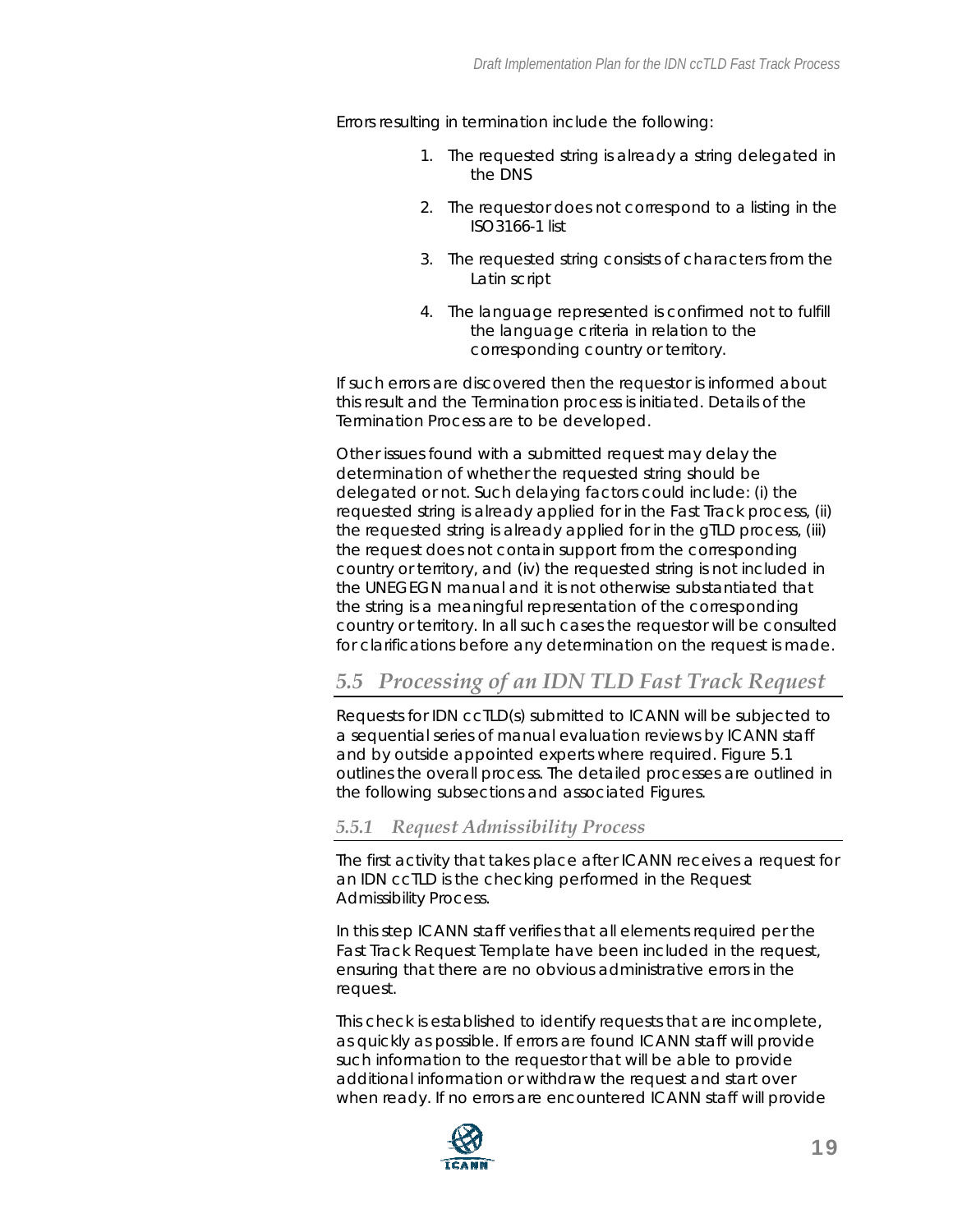the requestor with a notification that the Request Admissibility Process is considered complete and passed.

#### *5.5.2 String Confirmation Process*

The next step is the String Confirmation Process. This process is outlined in Figure 5.3 (see Appendix 1, Module 5) and described as follows.

The String Confirmation process is initiated with a validation that the process for self-certification of linguistic requirements is completed. The requestor will be consulted if issues are found and clarification will be sought. ICANN Staff is working on providing a support function to the requestors for linguistic support. Details of this are yet not available.

Once the linguistic verification has been completed, the string and associated material will be provided to the Technical Committee (see Module 4 for details about the Technical Committee) and the technical string check is initiated. This is a detailed technical check where all technical requirements as described in Module 3 are applied and adherence verified. If technical issues are discovered in this review the Technical Committee can request clarifications from the requestor, alternatively the Termination Process will be initiated. See Section 5.4 above.

If no technical issues are revealed by the Technical Committee, the requestor is notified that the String Confirmation Process has been completed successfully and that the requested string now will be posted publicly.

#### *5.5.3 Publishing of Requested String(s)*

Following a successful outcome of the String Confirmation Process, the requested IDN ccTLD string will be posted publicly.

An area on the ICANN website will be dedicated to presenting strings that have reached this step in the fast-track process. RSS features of changes to this area will be made available.

#### *5.5.4 Delegation Readiness Verification Process*

When a request reaches this point all requirements in the Stage 2 process per the IDNC WG recommendations have been completed successfully. A delegation readiness verification report is produced by ICANN staff and provided to IANA staff. The requestor will be notified that the formal IANA delegation process can begin and what actions are necessary to take. The IANA Delegation process is described further in the next Module.

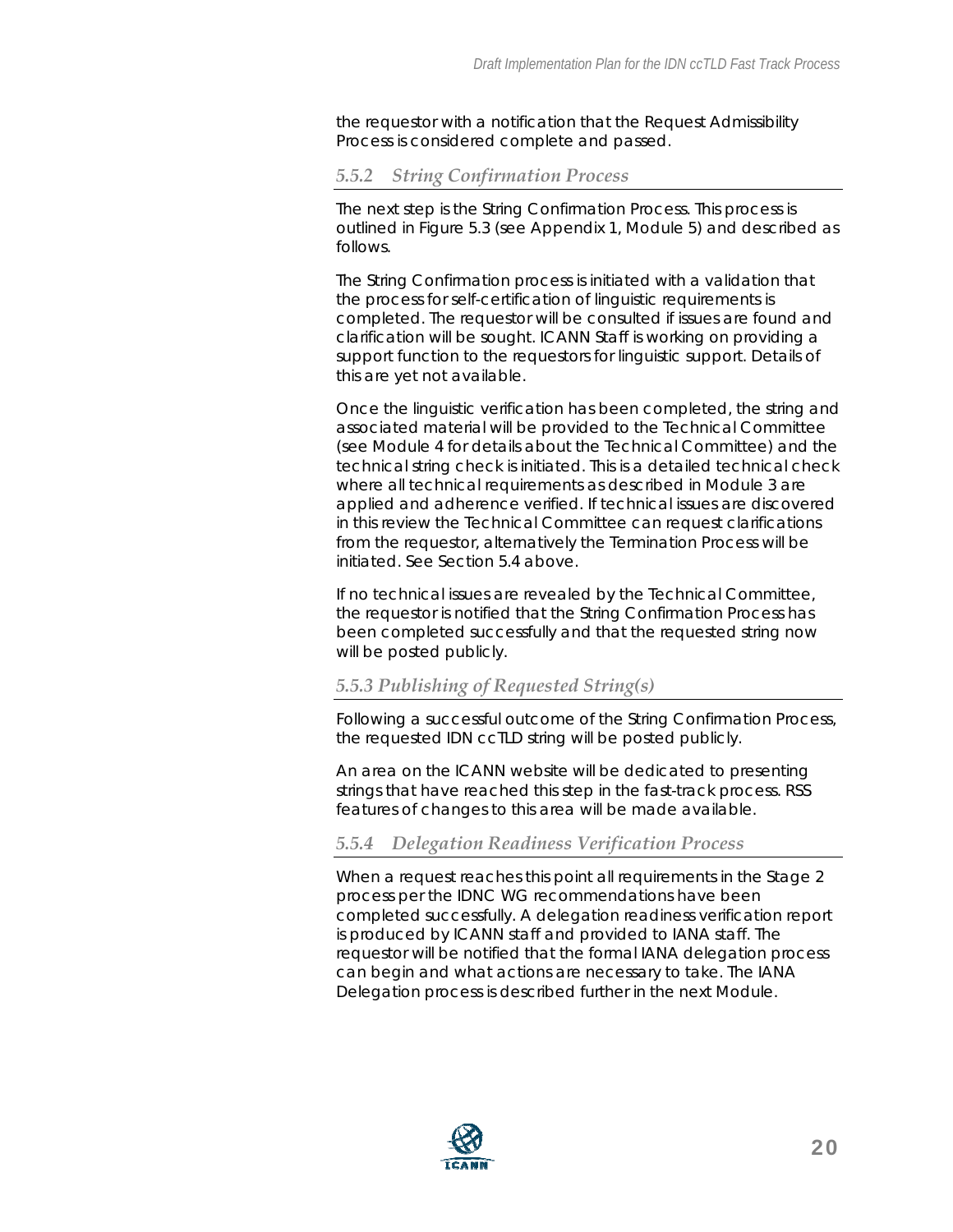# *Appendix 1 to Module 5*

Appendix 1: Figure 5.1: General Overview of the Fast Track Process; Stage 1: Preparation; Stage 2: Request and Evaluation; Stage 3: Delegation

Figure 5.2: String Confirmation Process

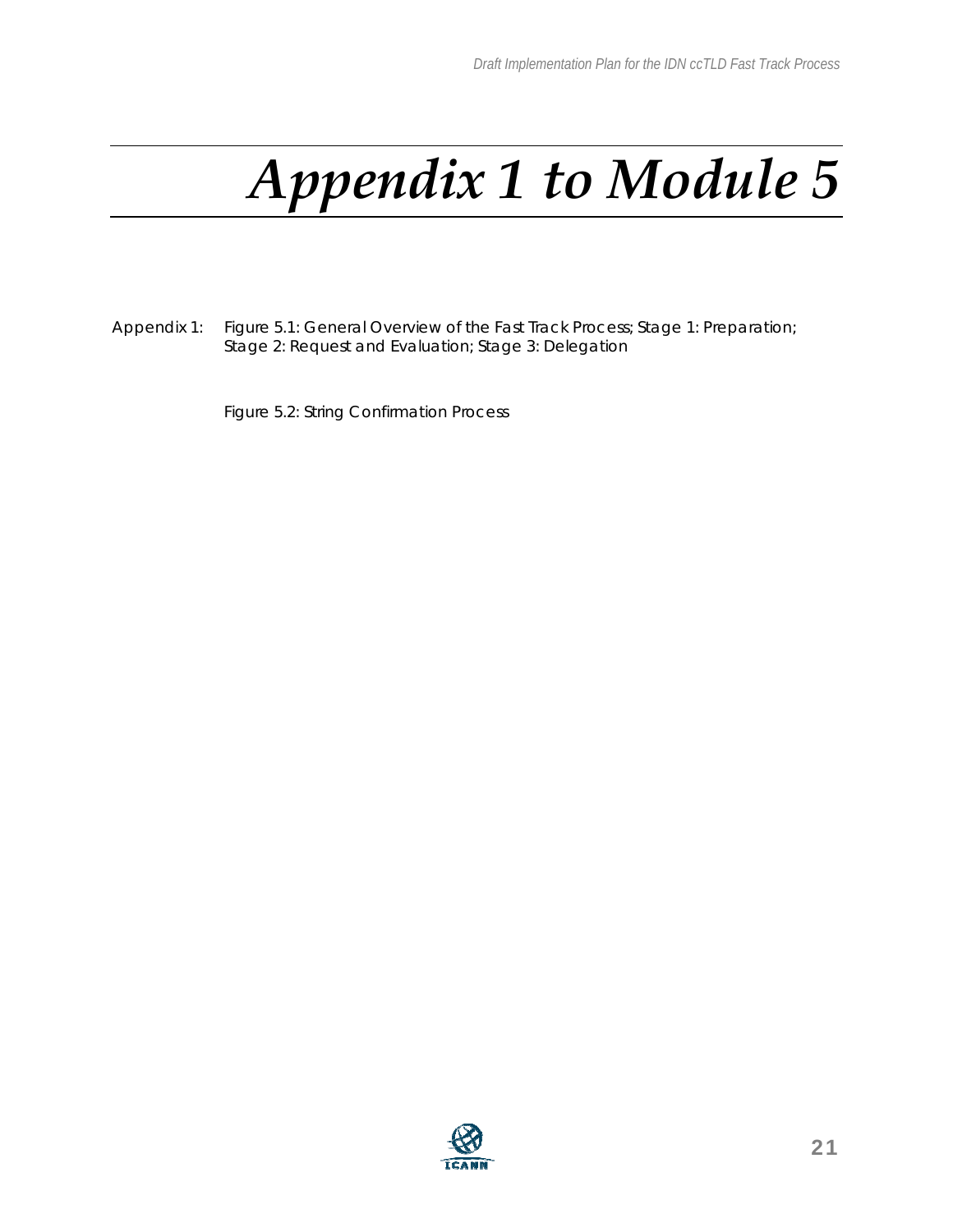

**Figure 5.1:** General overview of the Fast Track Process; Stage1: Preparation; Stage 2: Request and Evaluation; Stage 3: Delegation



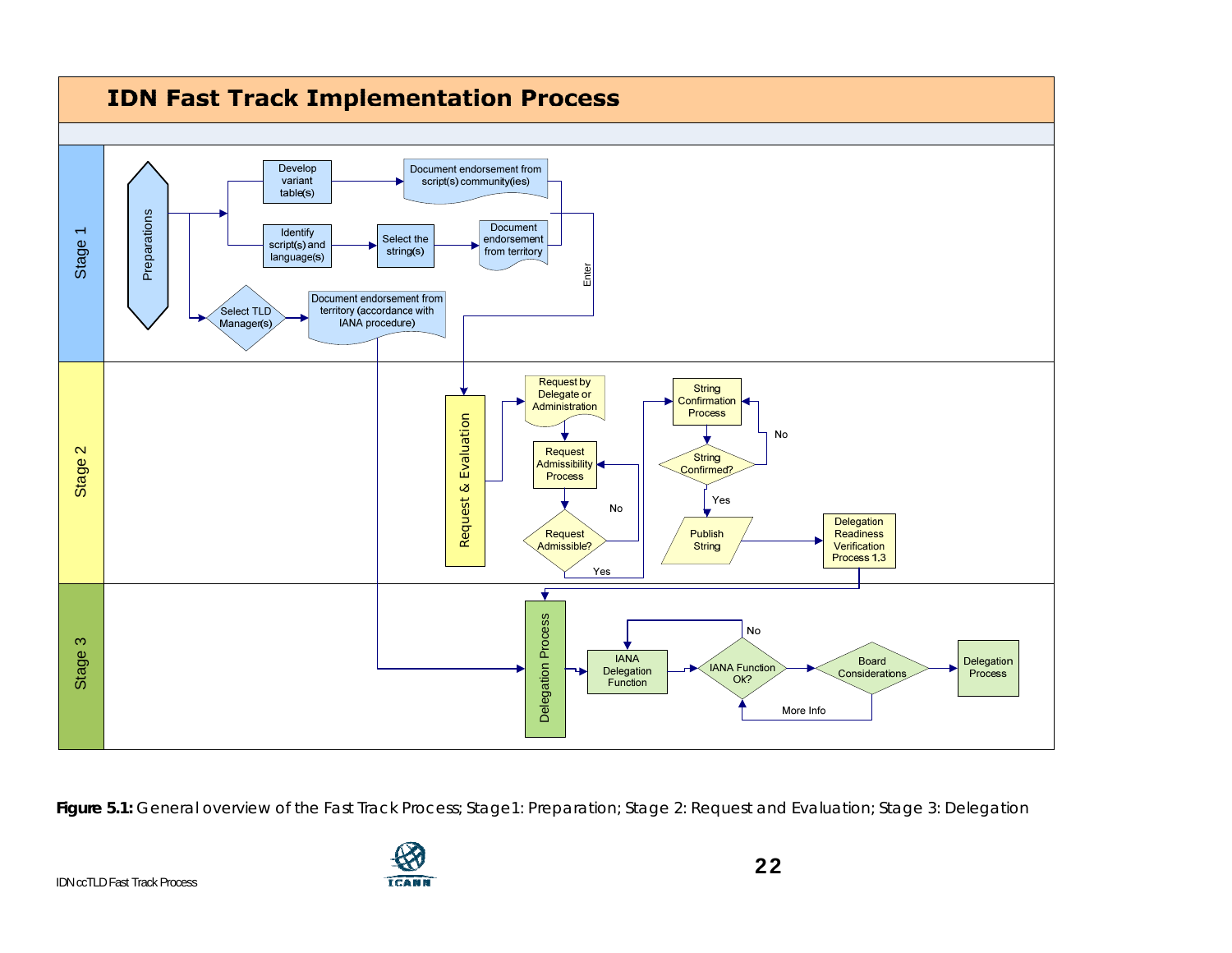

**Figure 5.2:** Stage 2B: String Confirmation Process –the technical criteria is verified and the linguistic process requirement is checked here.

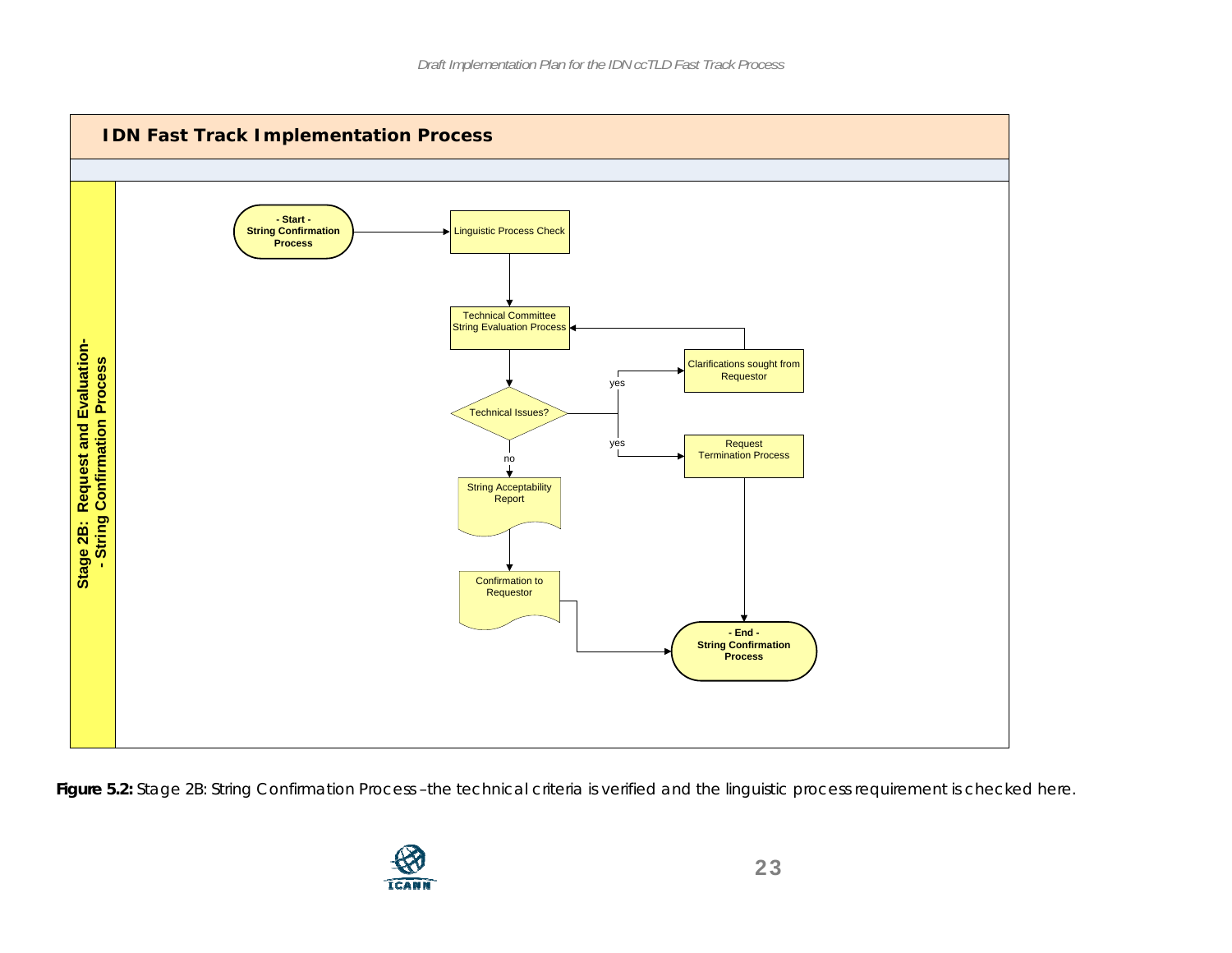## *Delegation Process*

ICANN currently maintains a process for delegating top-level domains as part of its management of the IANA functions (IANA). A guide to the delegation procedure for existing country-code top-level domains is described at http://www.iana.org/domains/root/delegation-guide/.This process remains largely applicable for IDN ccTLDs. This online document will be updated to reflect updated operational practices for IDN ccTLDs.

### *6.1 IANA Function*

ICANN manages the IANA functions under a contract with the United States Department of Commerce. The IANA process of review for delegating an IDN country-code top-level domain will remain consistent with the process applied for existing country-code top-level domains directly derived from the ISO 3166-1 standard. The process will only be augmented to include the requirements in Module 5

ICANN staff will receive a request to delegate a country-code top-level domain, comprised of a formal template that explains what the delegation request is, as well as a bundle of supporting documentation. This supporting documentation must describe how the principles in RFC1591, ICP-1, and the GAC principles are supported. Some of these are:

#### *6.1.1 Operational and technical skills*

- 1.1 The prospective manager has the requisite skills to operate the TLD appropriately.
- 1.2 There must be reliable, full-time IP connectivity to the nameservers and electronic mail connectivity to the operators.
- 1.3 The manager must perform its duties in assigning domains and operating nameservers with technical competence.

#### *6.1.2 Operator in country*

- 1.4 The prospective manager supervises and operates the domain name from within the country or territory represented by the TLD.
- 1.5 The prospective administrative contact must reside in the country represented by the TLD.

#### *6.1.3 Equitable treatment*

1.6 The prospective manager must be equitable and fair to all groups encompassed by the TLD that may request domain names.

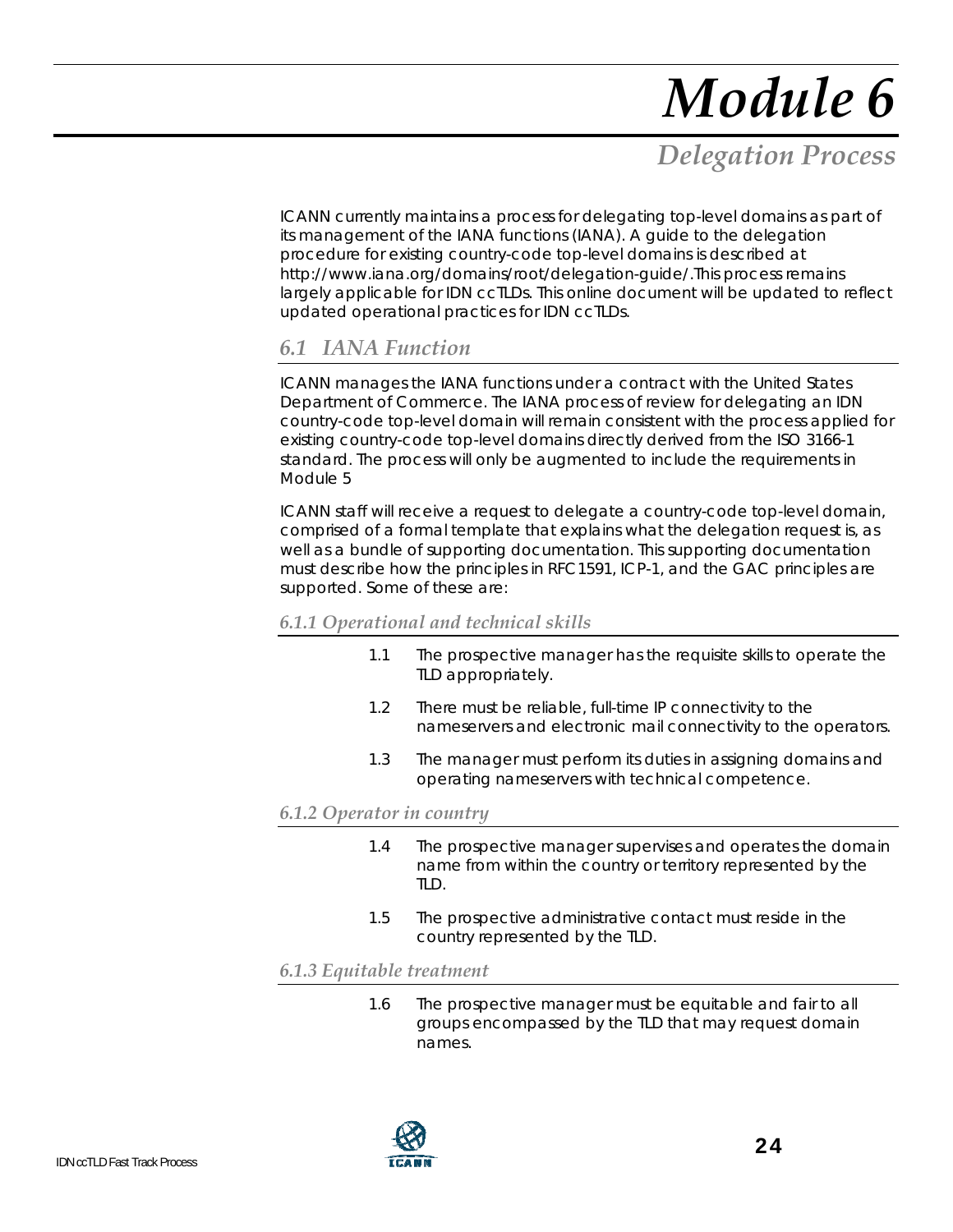#### *6.1.4 Community/Governmental support*

- 1.7 The prospective manager has the requisite authority to operate the TLD appropriately, with the desire of the government taken very seriously.
- 1.8 Significantly interested parties in the domain should agree that the prospective manager is the appropriate party to receive the delegation

In addition to material that shows the requestor is suitable under these RFC 1591 defined criteria, the additional specific material relating to the evaluation described in the Module 5 must be provided. This will be satisfied by the Delegation Readiness report that describes the IDN-specific factors.

ICANN staff perform due diligence on the documentation provided in accord with the IANA review process defined in RFC 1591. If the request does not appear to adequately cover all of the areas, they will confer with the requestor who may provide further information. When ICANN staff deems the IANA due diligence evaluation is complete, it will package the request along with its assessment for ICANN Board review.

### *6.2 ICANN Review Process*

All delegations and re-delegations of country-code top-level domains require ICANN approval in order to proceed. This role is expected to remain constant with the introduction of IDN ccTLDs.

At the conclusion of the IANA function evaluation, an assessment of the delegation request is made by ICANN.

ICANN evaluates whether requests are consistent with governing policies, and with ICANN's core values as set out in the ICANN Bylaws — to "ensure the stable and secure operation of the Internet's unique identifier systems".

## *6.3 USG – DOC Review*

After approval, ICANN executes its regular IANA function root zone change management process.

This change involves retesting the technical configuration of the supplied data from the requestor, and ensuring the name servers are correctly functioning. Once satisfied, the request is transmitted to the US Department of Commerce for authorization. Following this authorization, it is then implemented in the DNS root zone.

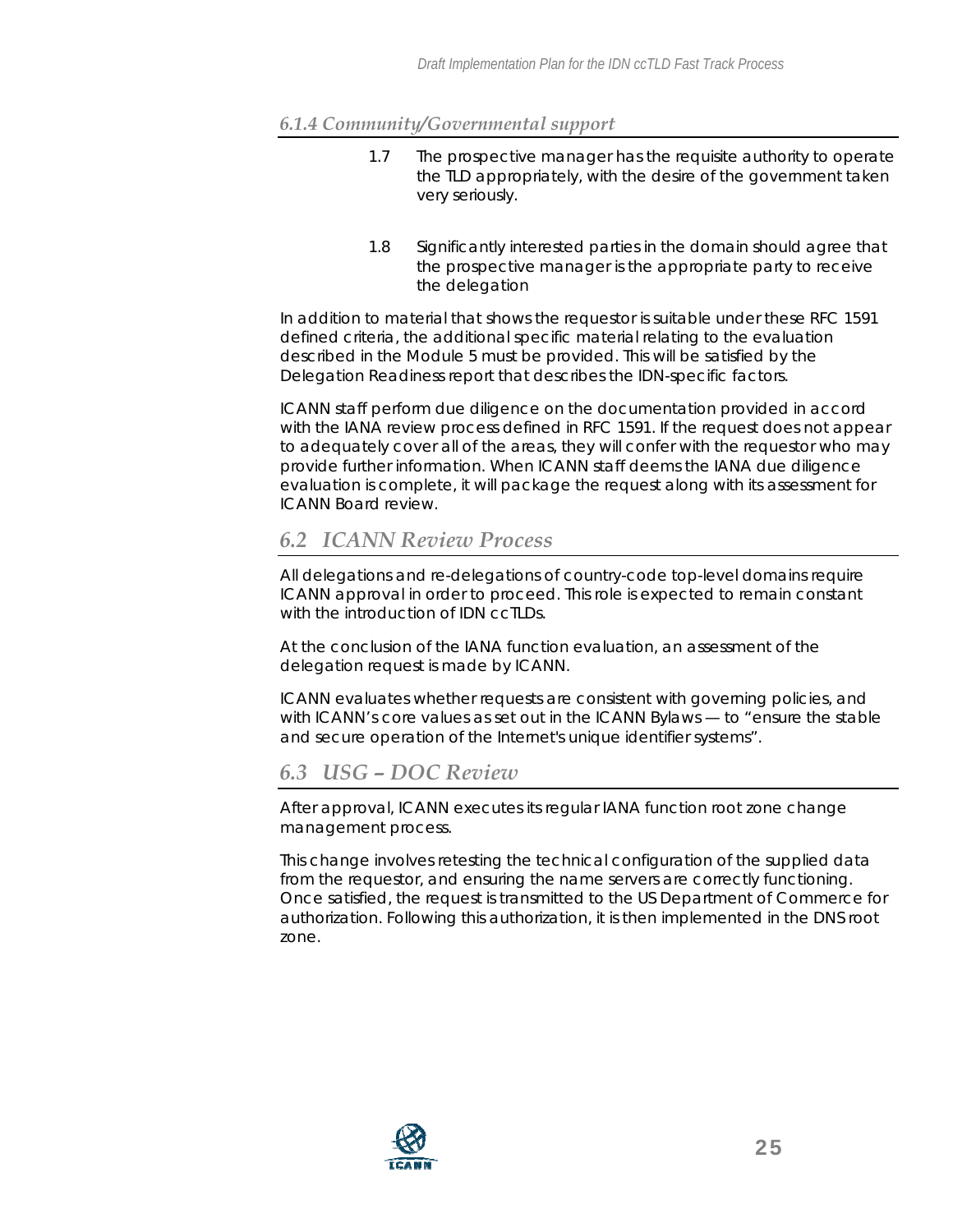## *Discussion of Additional Topics*

This Module 7 contains a description of issues and topics that are relevant parts of the Draft Implementation Plan, but were not (fully) covered in the IDNC Final Report. It also includes the list of outstanding issues which the ICANN Board directed staff to produce in advance of the ICANN Cairo meeting in November 2008.

Most of the topics covered in this module are directly related to the overarching requirement to:

- Preserve the security and stability of the DNS
- Ensure compliance with the IDNA protocol and IDN Guidelines

In order to move forward with the planning process and to address the open issues and topics ICANN staff seeks input from the community, in particular at the Cairo meeting.

Topics included are:

- 1. Ensuring ongoing compliance with the IDN technical standards, including the IDNA protocol and the IDN Guidelines.
- 2. Possible establishment of financial contributions.
- 3. IDN ccTLD operator association to the ICANN community.
- 4. Compliance with consensus policies
- 5. Prevention of contention issues with existing TLDs and those under application in the gTLD process.

This Module proposes recommendations for the Fast Track process for community discussion to ensure that this is working in the best interest of the Internet Community.

ICANN Staff is expecting proactive conversations about the topics discussed in this module, during the ICANN meeting in Cairo, Egypt (November 2008).

## *7.1 Relationship between ICANN and IDN ccTLD operator*

The IDNC WG Final Report is silent on the topic of the relationship between ICANN and the IDN ccTLD operator after delegation of the IDN ccTLD(s). However, the nature of such relationship is a matter that was considered extensively in the comments on and concerns raised with regard to the Final Report.

As part of the implementation of the Fast Track process, ICANN staff has evaluated the current program with ccTLD operators to achieve stable relations with an IDN ccTLD operator after introduction of the IDN ccTLD. Currently, ICANN has an ongoing program of voluntary Accountability Frameworks (AF).

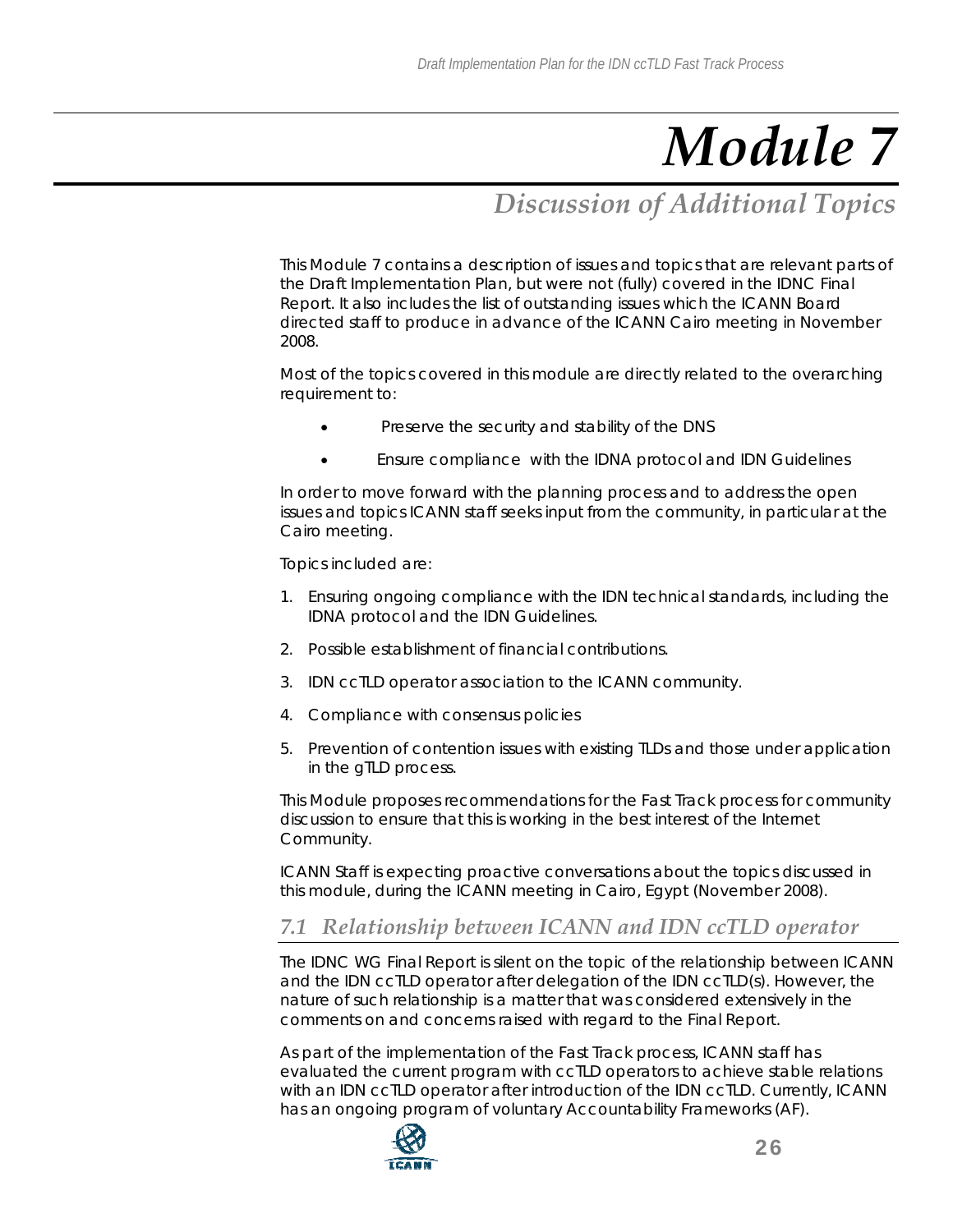The introduction of IDN ccTLDs will require that a number of additional technical aspects are taken into account to ensure the security, stability and resilience of the Domain Name System. In particular it will be necessary to ensure that the IDN ccTLD operator adheres to the IDNA protocol and IDN Guidelines on an ongoing basis.

Structuring the relationships between ICANN and the IDN ccTLD operator is therefore considered part of the Draft Implementation Planning. At this stage of the planning process, ICANN staff seeks additional input and guidance from the community to shape a mechanism that includes a general description of responsibilities of both ICANN and the IDN ccTLD operator, ensures compliance with the IDNA protocol over time, as well as compliance with associated standards, guidelines and other standards as they develop.

## *7.2 Financial Contributions*

The IDNC WG Final report does not contain a recommendation concerning possible financial contributions related to the implementation of IDN ccTLDs. The community has discussed this topic and various viewpoints have been put forward proposing establishment of financial contributions.

ICANN staff is looking forward to continue this dialogue with the community, and to receive some feedback so that ICANN can reach a decision on this topic in a timely manner for the meeting in Mexico (March 2009.

### *7.3 Association of IDN ccTLD Operators with the ccNSO*

Another topic not covered by the IDNC WG relates to the association of IDN ccTLD operators to the ccNSO.

When the ccNSO was established in 2003, the introduction of IDN ccTLDs was yet not envisioned. This factor, amongst others, is reflected in the membership definition of the ccNSO, which is too restrictive to accommodate IDN ccTLD operators.

Secondly, the structure of the ccNSO and its voting mechanisms, do not accommodate IDN ccTLDs. One of the issues addressed in the IDN ccNSO PDP is the need for adjustment of Article XI of the ICANN bylaws to include eligibility for IDN ccTLD operators as ccNSO members.

Although the ccNSO is open to members and non-members, the status of members in the ccNSO is different. For instance, ccNSO consensus policies, including the IDN ccNSO PDP outcome when implemented, are currently only applicable through the (voluntary) membership of the ccNSO.

Assuming that IDN ccTLDs will be operational before the conclusion of the IDN ccNSO PDP, an interim solution is desirable. ICANN Staff respectfully suggest that the ccNSO consider whether an interim solution might be feasible where the IDN ccTLD operators could, for example, be granted temporary advisory positions to the ccNSO. In that way, support to the finalization of the IDN ccNSO PDP can be facilitated in an adequate manner that includes covering the development of consensus policies for IDN ccTLD operators. Further mechanisms are also proposed to be in place to ensure and require compliance with consensus policies of the ccNSO, including the outcome of the IDN ccNSO PDP.